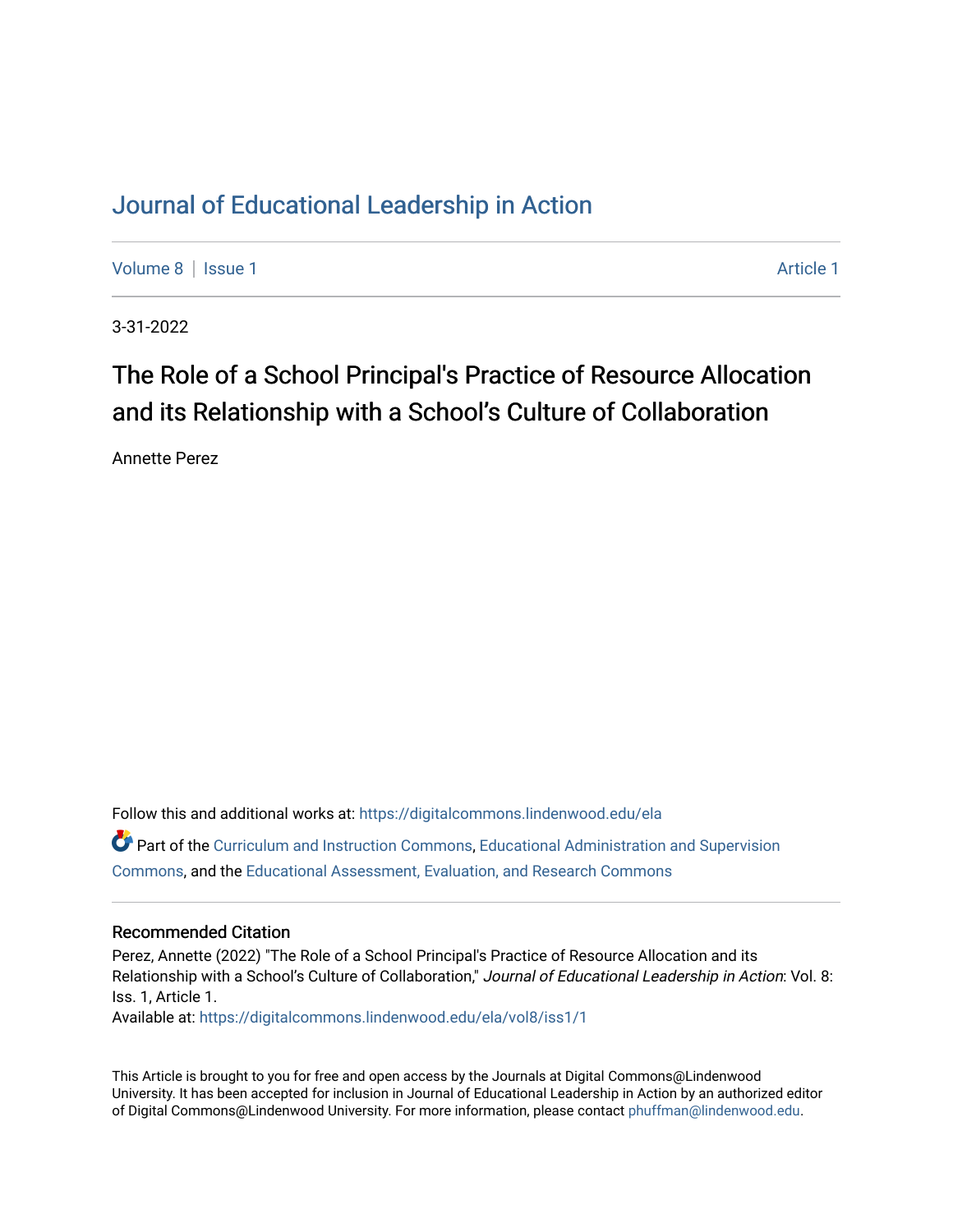# **The Role of a School Principal's Practice of Resource Allocation and its Relationship with a School's Culture of Collaboration**

Annette Perez

#### **Abstract**

This article presents the findings that investigated the relationship between a principal's practice in resource allocation and how it promotes a school's collaborative culture. Participants of the study were New York City (NYC) Department of Education (DOE) school principals who scored a four or above on the NYC Survey School Measures of "Effective School Leadership." The independent variable was principal practice defined as resource allocation. The dependent variable, collaborative school culture, was defined as scoring 90% or above on the "Collaborative Teachers" measure of the NYC School Survey. The study was guided by the question: What is the relationship between a principal's practice of resource allocation and a school's collaborative culture? Through the use of an online survey, this study aimed to gain a better understanding of school principals' practice of resource allocation and its relationship with a school's collaborative culture. Pearson Correlation was used to examine the relationship of a school principal's practice in resource allocation on a school's collaborative culture. In studying the relationship between a school principal's resource allocation practice and its relationship with a school's collaborative culture significant positive relationships were found in the re-directing of monies for reduction of class size, allocating monies for professional development over the summer, and the solicitation of input from all teachers and staff when planning the school budget.

# **Introduction**

The responsibility of moving the school forward and making sure that all stakeholders work together so that students learn, lies squarely on the school principal's shoulders. How the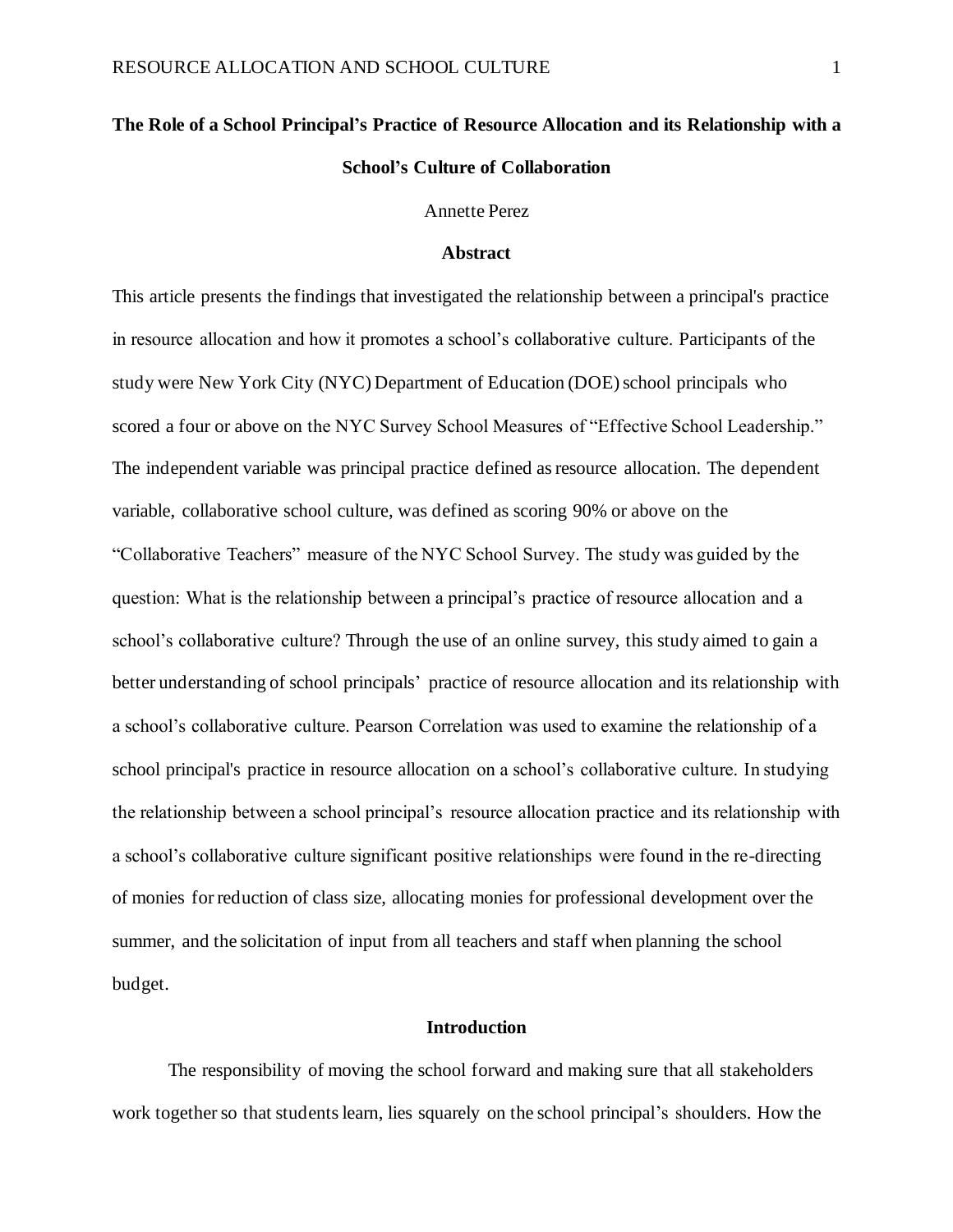school principal creates a collaborative culture that focuses the school on the mission and vision of educating children is dependent on his/her leadership style, skillset, and practices. The running of a school is a delicate balance between practices that maintain structure and how those practices impact the school's culture. This delicate balance is supported by Deal and Peterson (2016) when they described how "effective schools are those that balance structure and culture in a dynamic tension that keeps the fulcrum point on center" (p. 278). Maintaining the fulcrum in balance requires a leadership style that will "provide a more sustainable means of building the type of learning-focused climate that characterizes high-performing schools" (Heck & Hallinger, 2009, p. 660).

In their study that identified key conditions for school improvement, Bryk, Sebring, Allensworth, Easton and Luppescu (2010) argued that "successful leadership also entails a deliberate orchestration of people, programs, and extant resources. A strategic orientation must guide these efforts so that resources (both time and money) are effectively allocated to support the continuous improvement of classroom practice" (p. 63). Bryk et al. (2010) further recommended that "school leaders strive to achieve a subtle balance between aggressive efforts at advancing effective action and simultaneously seeking to nurture local followership and the emergence of a more distributed form of local leadership over time" (p. 63). Bryk et al. (2010) supported a distributive leadership style when they argued that "while a principal holds substantial role authority to promote change, no one person can transform a school on his or her own. In the end, some form of more distributive leadership needs to emerge" (p. 64). The work of Bryk et al. (2010) influenced New York City Department of Education's (NYC DOE) Framework for Great Schools (2018).

# **The Framework for Great Schools**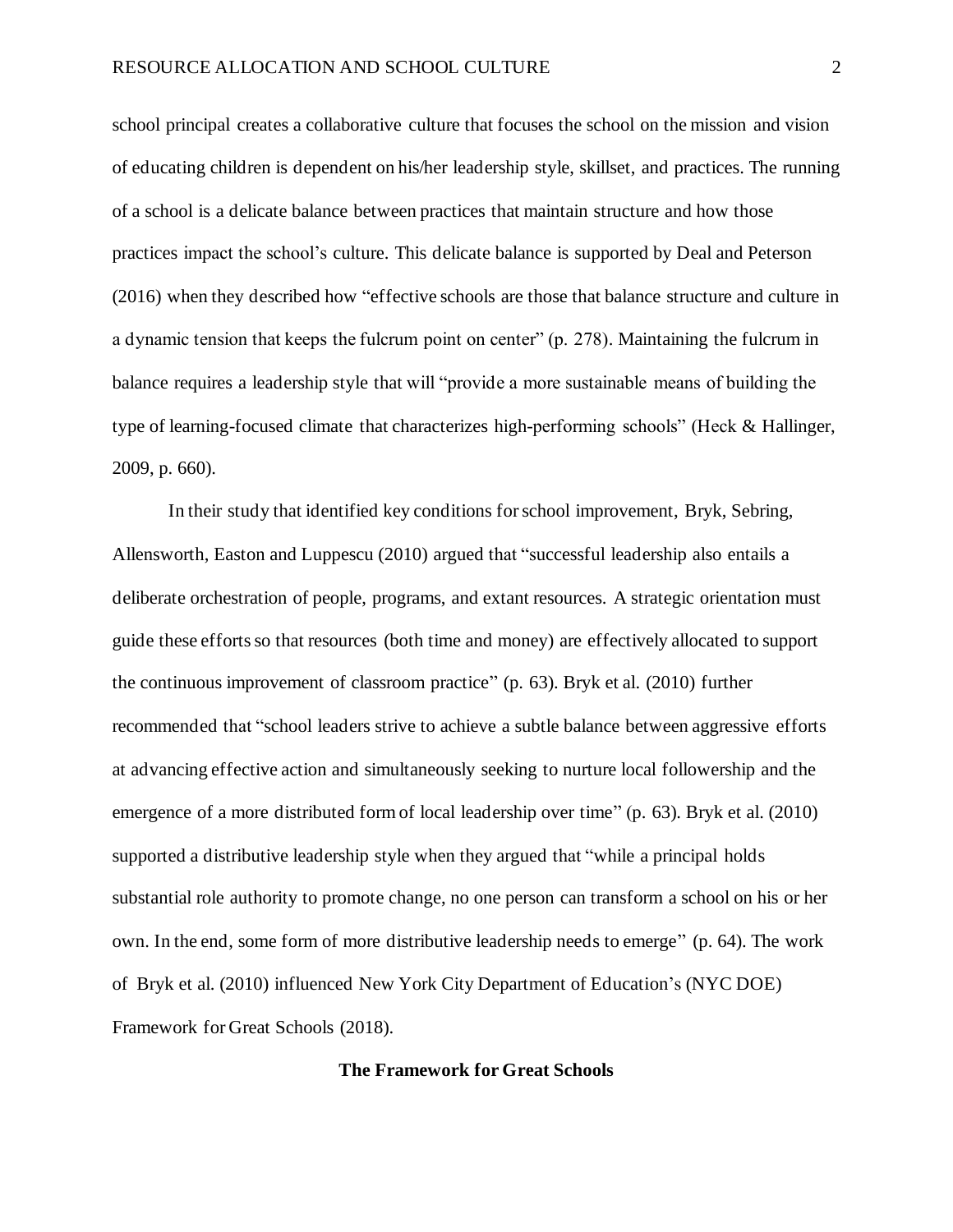The Framework for Great Schools (2018) is how the NYC DOE engages with schools to ensure ongoing cycles of learning by placing student achievement at its core with seven supporting elements: Rigorous Instruction, Supportive Environment, Collaborative Teachers, Effective School Leadership, Strong Family/Community Ties and Trust. Rigorous Instruction is defined as instruction that is customized, inclusive, motivating, and aligned to the Common Core. Supportive Environment is defined as the establishing of a classroom and school culture where students feel safe, supported, and challenged by their teachers and peers. Collaborative Teachers is defined as teachers who are committed to the success and improvement of their classrooms, where they have the opportunity to participate in professional development within a culture of respect and continuous improvement. Effective School Leadership is defined as principals leading by example, nurturing the professional growth of teachers and staff, developing, and delivering the instructional and social-emotional support that drives student achievement. Strong Family/Community Ties is defined as how the school leadership brings resources from the community into the school building through partnerships with families, businesses, and community-based organizations. Trust is defined as the working together towards the shared goal of improving student outcomes, preparing students for success in school and beyond.

#### **New York City School Survey**

On a yearly basis, the NYC DOE solicits from parents, teachers, and students (grades 3 and up) their perceptions on their school experience via the NYC School Survey. The NYC School Survey is designed to collect information about each school's ability to support student success.

In the Effective School Leadership component, parents are asked questions regarding the school leader's inclusive leadership style. Teachers are asked questions about the school leader's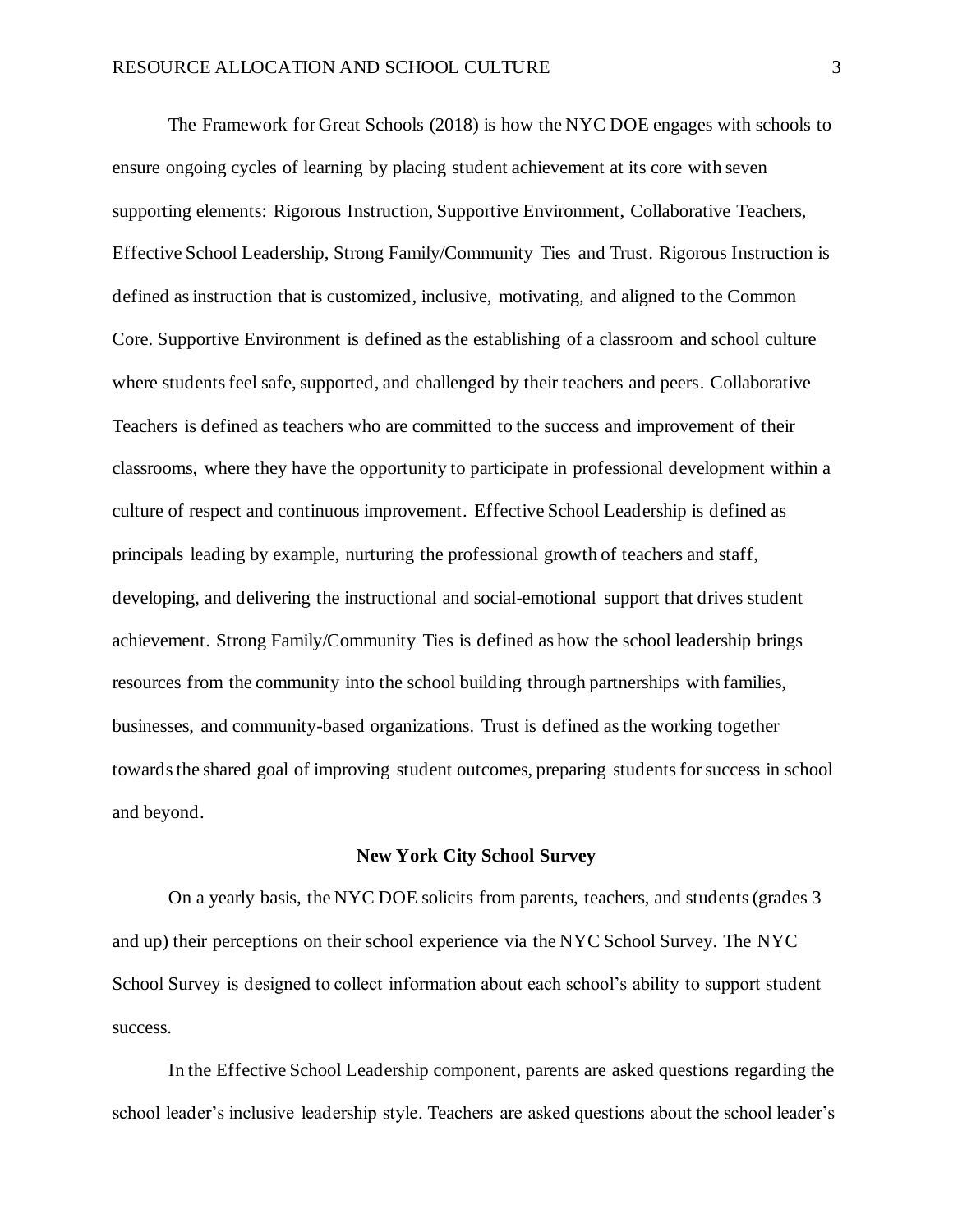instructional leadership style, program coherence, teacher influence, communication of a clear vision, setting high standards, clear expectations on implementing what they have learned in professional development, and if teachers have a voice in providing feedback in developing instructional materials. The Effective School Leadership element score is a weighted average of the standardized scores from the sources within each element. The weights applied are survey responses (40%) and three indicators from the Quality Review: 1.3 Leveraging Resources (20%), 3.1 Goals and Action Plans (20%) and 5.1 Monitoring and Revising Systems (20%). If teacher response rate is less than 30% or fewer than 5 responses then the element score is N/A (NYC Department of Education, 2017). The Quality Review is a two-day school visit by either district personnel or central office personnel and is divided into three quality categories: Instructional Core, School Culture and Systems for Improvement. The indicators used to calculate the Effective School Leadership component fall within the Systems for Improvement categories of the Quality Review.

#### **Statement of Problem**

The results of the 2016-2017 NYC School Survey identified 384 Principals as receiving a rating of four or higher on the NYC School Measures of "Effective School Leadership" and "Trust" of the NYC School Survey from their teachers. Receiving a four or higher is a rating of Exceeding Target. The results of the NYC School Survey led the researcher to ask: What practices did the principals have that led to their rating? Why were these 384 principals rated four or above by the teachers in their school? These questions led to this quantitative study that investigated the relationship of principal's practices on a school's collaborative culture. Participants of the study were NYC DOE school principals who scored a four or above on the NYC Survey School Measures of "Effective School Leadership". The independent variable were principal practices defined as decision making, resource allocation, and communication. The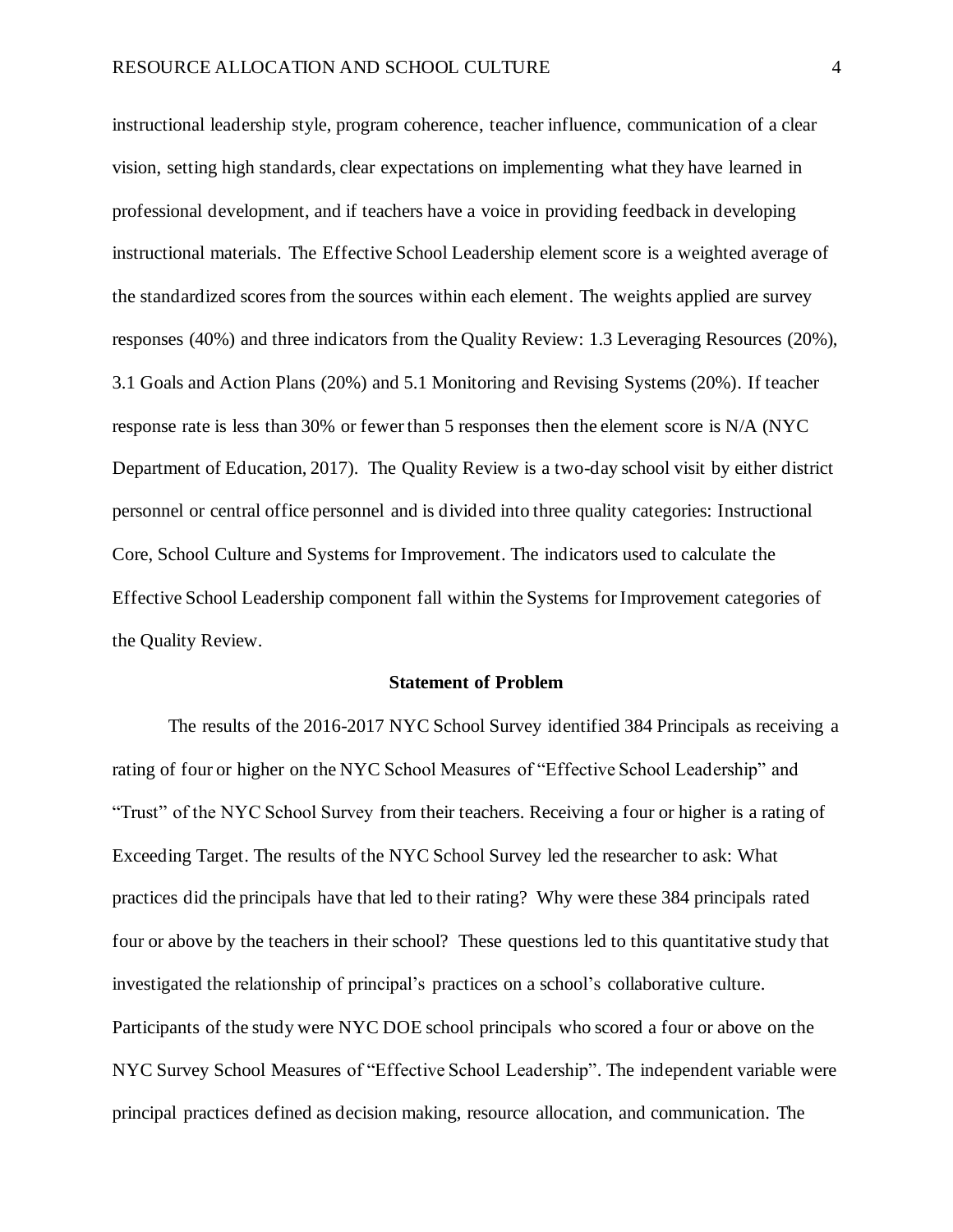dependent variable, collaborative school culture, was defined asscoring 90% or above on the "Collaborative Teachers" measure of the NYC School Survey.

#### **Principal Practice of Resource Allocation**

#### **Aligning Budget Resources to School Goals**

In their study that linked student achievement and the allocation of school resources, Cobb-Clark and Jha (2016), defined the role of the principal as the "development of strategic plans, allocate budgets and implement policies" (p. 253). Cobb-Clark and Jha (2016) found that aligning school resources to the school goals impacted not only the school's culture but also positively affected student achievement. Schein (2017) postulated that, "[h]ow budgets are created in an organization reveals leader assumptions and beliefs" (p. 192).

Traditionally, the term resource allocation has been defined as the use of monies for various uses in an organization ensuring the running of a school. Aligning the allocation of time, money, personnel, and materials to meet school goals is vital, but critical for school leaders is to maintain the capabilities once the supports are removed (Waters & Marzano, 2006; Marsh & Farrell, 2015). Epps' (2010) research on the differentiated supervision classification model (DSCM) focused on classifying schools based on their needs and allocating resources accordingly. DSCM was created by Epps (2010) as a result of the void in the No Child Left Behind Act 2001 on "providing additional resources for those schools that have greater needs" (p. 54). Epps' (2010) study found that when fiscal resources were allocated within a selected content area it positively affected student performance. Epps (2010) further noted that "both the level of resources and their explicit allocation seem to affect educational outcomes" (p. 56).

#### **Teacher Professional Development**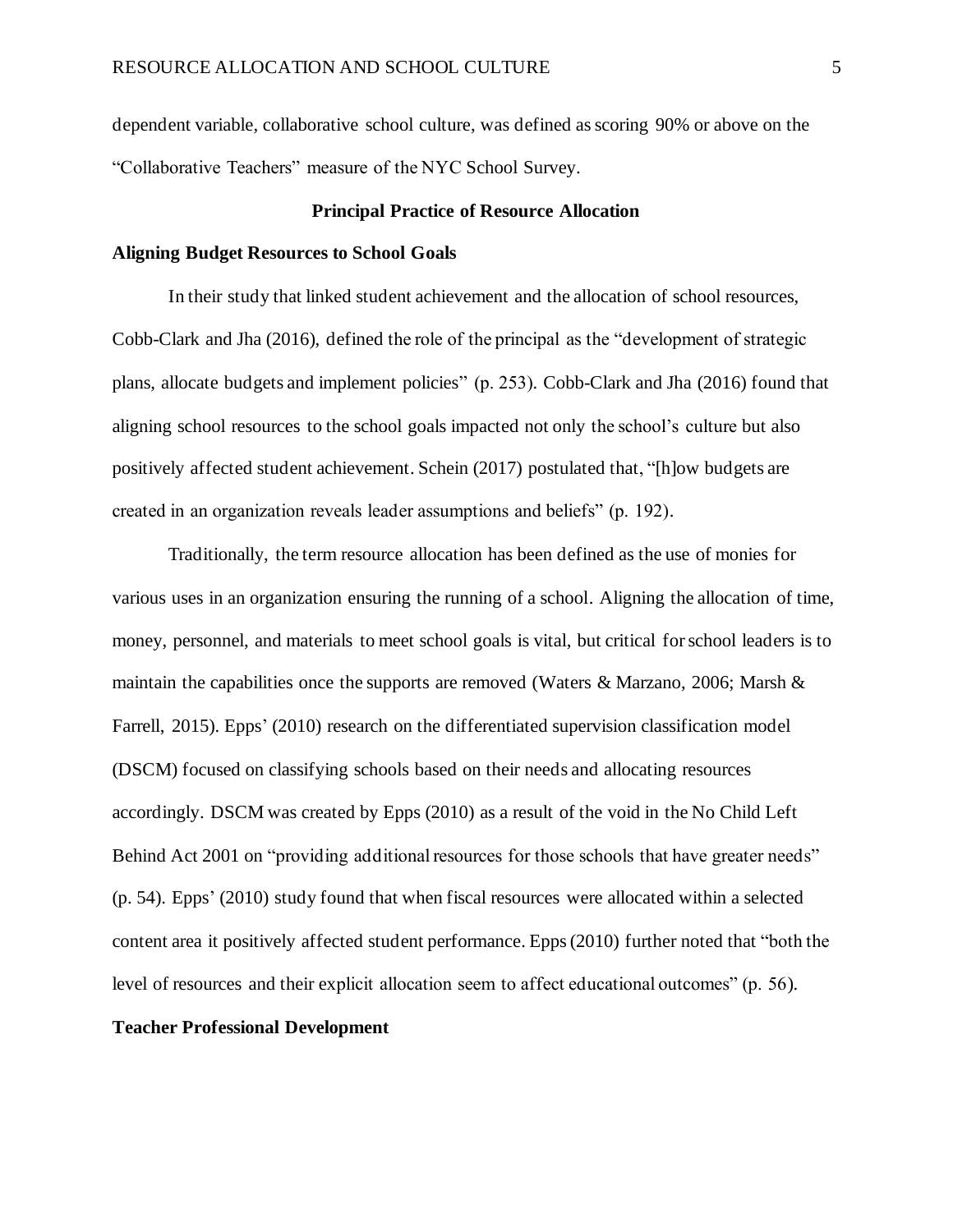Miles et al. (2004) argued in their study of urban district spending on professional development that in order to justify the cost of professional development for teachers, school leaders must take three steps:

First, districts must identify the resources they are currently investing in professional development and the programming these resources support. Second, they must assess the degree to which these investments align with district goals for student learning and produce desired results. Finally, to the extent that current resources are not being used effectively, they must be reallocated to new, more powerful strategies. (p. 2)

Bambrick- Santoyo and Peiser (2012) noted that "[f]requent professional development creates a culture in which teachers know that they come to work not only to use what they already know but also to grow themselves and learn new skills" (p. 213). Growing the skills of a teacher should align with the goals of the school. Elmore (2002) supported the importance of professional development and argued that professional development "is a collective good rather than a private or individual good. Its value is judged by what it contributes to the individual's capacity to improve the quality of instructions in the school" (p. 14).

Miles et al. (2004) in their study found that the scheduling of professional development during teacher preps or planning periods "should be considered a professional development expense" (p. 8). School leaders face the challenge of finding funds to cover the hiring of extra personnel during curriculum planning weeks to cover teachers. Providing time for teachers to meet during the school day for common planning and professional development is a challenge for many principals. School principals in NYC are restricted in the allocation of time due to the collective bargaining agreements, (United Federation of Teachers, 2018). As per their collective bargaining agreement, teachers in NYC are entitled to a minimum of one preparation period (prep) per day and a duty-free lunch. Teachers are allowed to use the prep time for professional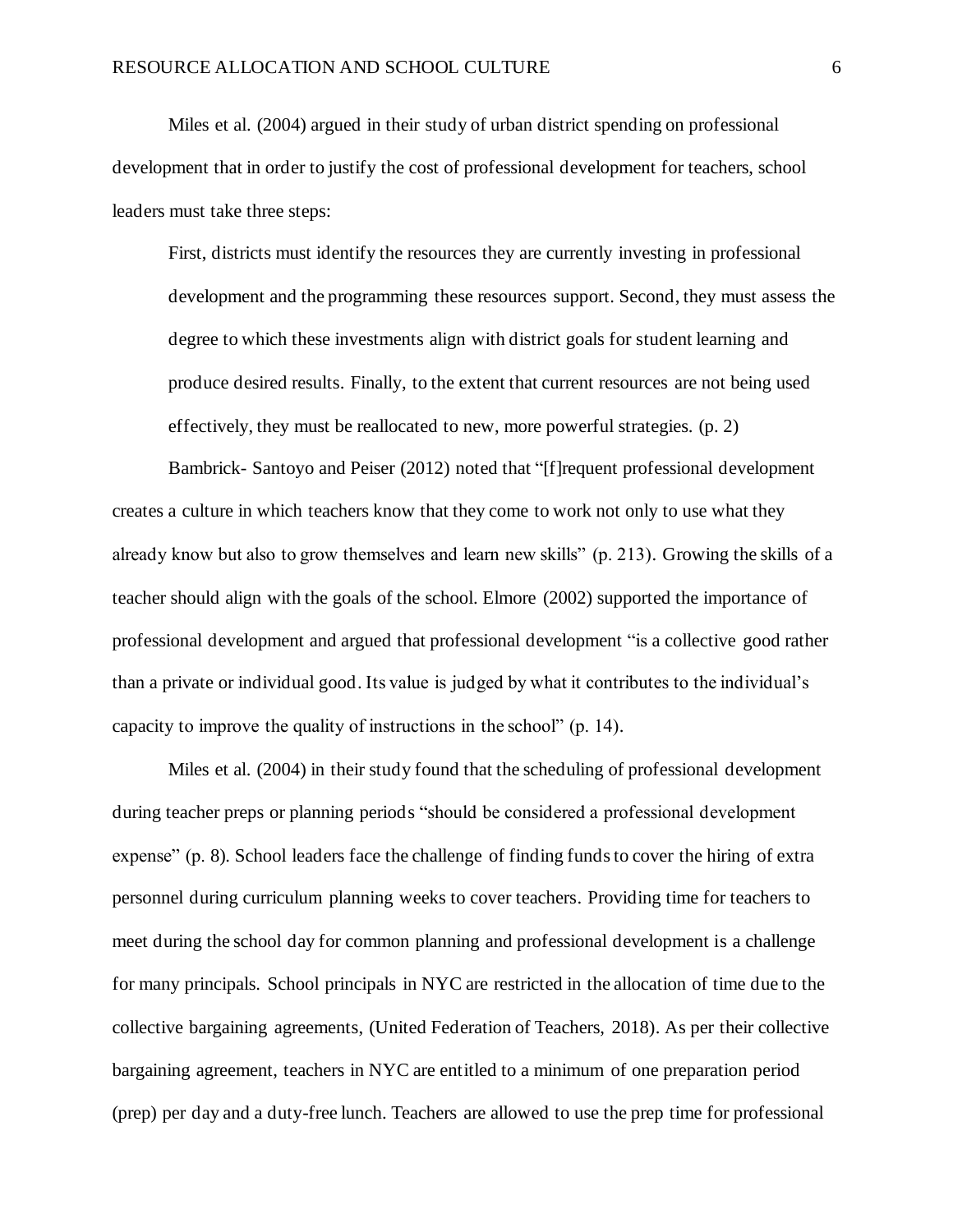work with little interference from the principal. Principals can assign work during prep times but it cannot be a norm only an exception, (United Federation of Teachers, 2018).

Van den Bergh, Ros and Beijaard's (2014) study on improving teacher feedback through professional development argued that it was "necessary to ensure that the Professional Development Plan (PDP) was designed in a manner that built upon teachers' existing beliefs, perceived problems, and feedback behavior during active learning" (p. 774). Miles et al. (2004) defined professional development as falling into two categories: individual professional development and instructional capacity school wide. Individual professional development "is not aimed at a school or school-based team of teachers, but at meeting individual career needs" (p. 9). Instructional capacity school-wide "builds individual capacity, but in the context of a school level or instructional program effort" (p. 9). Cobb-Clark and Jha (2016) echoed Miles et al. (2004) findings when their study found that the "way the budgets are allocated across spending categories matters for student achievement" (p. 253).

#### **Class Size**

Odden and Archibald (2001) found that the primary decision that affects all school costs is class size. They wrote that "when class sizes are smaller, school costs generally are higher; when class sizes are larger, school costs generally are lower" (p. 32). The debate on class size has impacted policies, "because of a growing belief that lower-class sizes improve student learning" (p. 32). Blatchford and Russell (2018) found that:

smaller classes involve an increase in the number of teachers which in turn has important implications for educational planning and resourcing. Put simply, more teachers mean more money, and it is understandable if there are hard questions asked about the value of this investment. (p. 1)

West and Woessmann's (2003) study at the international level found that "the existence"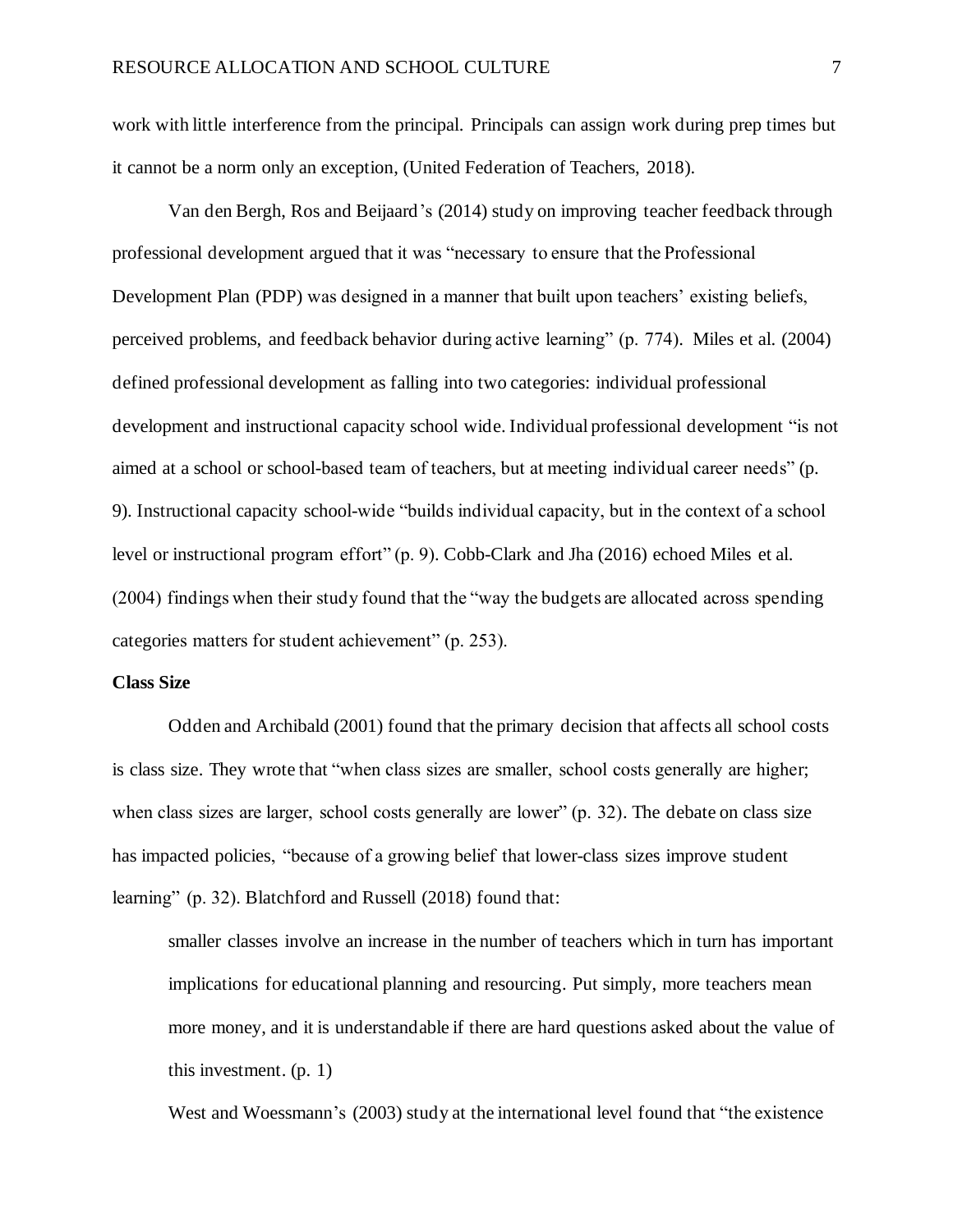of class-size effects is related to the quality of the teaching force. Smaller classes appear to be beneficial only in countries where average teacher quality is low" (p. 62). A conclusion of West and Woessmann (2003) was that "it may be better policy to devote the limited resources available for education to employing more capable teachers rather than to reducing class size" (p. 62). Shin and Chung's (2009) meta-analysis review of 17 studies on the effects of class size reduction (CSR) is contrary to West and Woessmann's (2003) study. The results of Shin and Chung (2009) meta-analysis review of class size studies found that "student achievement in small classes is better than that of large classes by .20 standard deviations" (p. 3). They further found that the results for elementary school are better than for secondary schools and that small class size works better for minority and disadvantaged students. "CSR can be a good educational policy option for minority and disadvantaged students, especially minority and disadvantaged students in grades K-3" (p. 16). Hoxby (2000) explains class size as a function fallacy:

It is conventional to estimate the relationship between educational inputs (like class size) and outputs (achievement) and to call the relationship an "education production function." The analogy is a false one, however, because firms' production functions are not just a result of their ability to turn inputs into outputs. A firm's production function is the result of maximizing an objective (profits), given a production possibility set. (p. 1240).

Hoxby (2000) further wrote that "class size reductions can fulfill a variety of objectives, not all of which are related to achievement" (p. 1240). Hoxby (2000) highlighted the variables that explain the effect of class size on student achievement such as teacher experience, parent involvement, and student ability.

Limited studies have been done on the effects of smaller class size and its impact on a school's collaborative culture. Guder, Malliaria, and Jalilvand (2009) investigated the effects of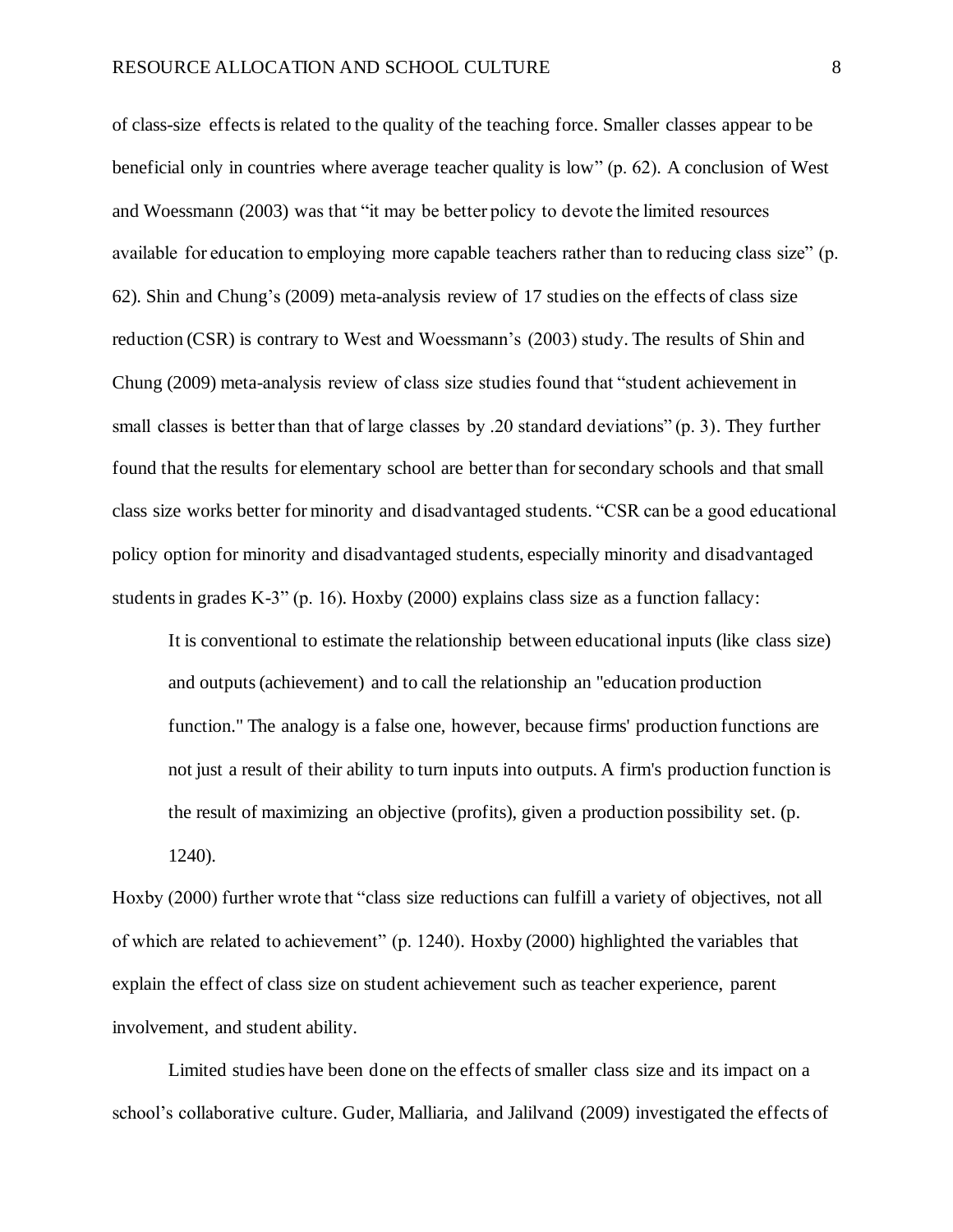increased class size at the undergraduate level at Loyola University Chicago. Their investigation concluded that "increasing the class size has not been detrimental to either faculty or students" (p. 88). They found that there was no significant difference in the performance of students in large or small classes. But the study did concede that the effect of increasing class size didn't negatively affect the school's culture through the "careful preparation for the change in our culture of teaching" (Guder et al., 2009, p. 88).

#### **Methodology**

Participants of the study were principals who scored a four or above on the NYC Environmental Survey School Measures element of *Effective School Leadership.* The independent variable principal practices were defined as decision-making, resource allocation, and communication. The dependent variable, collaborative school culture, was defined as scoring 90% or above on the "Collaborative Teachers" measure of the NYC Environmental Survey. The following research question guided this study: What is the relationship between a principal's practice of resource allocation and a school's collaborative culture?

#### **Research Design**

This study used a quantitative correlational design "to describe and measure the degree or association (or relationship) between two or more variables" (Creswell, 2018. p. 12). The variable in this study is the principal practice of resource allocation and its relationship with a school's collaborative culture. The quantitative data collection tool to measure the variables was an online survey. The online survey provided for a rapid turnaround in data collection and analysis. Surveymonkey.com was used as the online survey tool. The survey was sent to school principals in NYC in elementary, middle school and K-8 schools.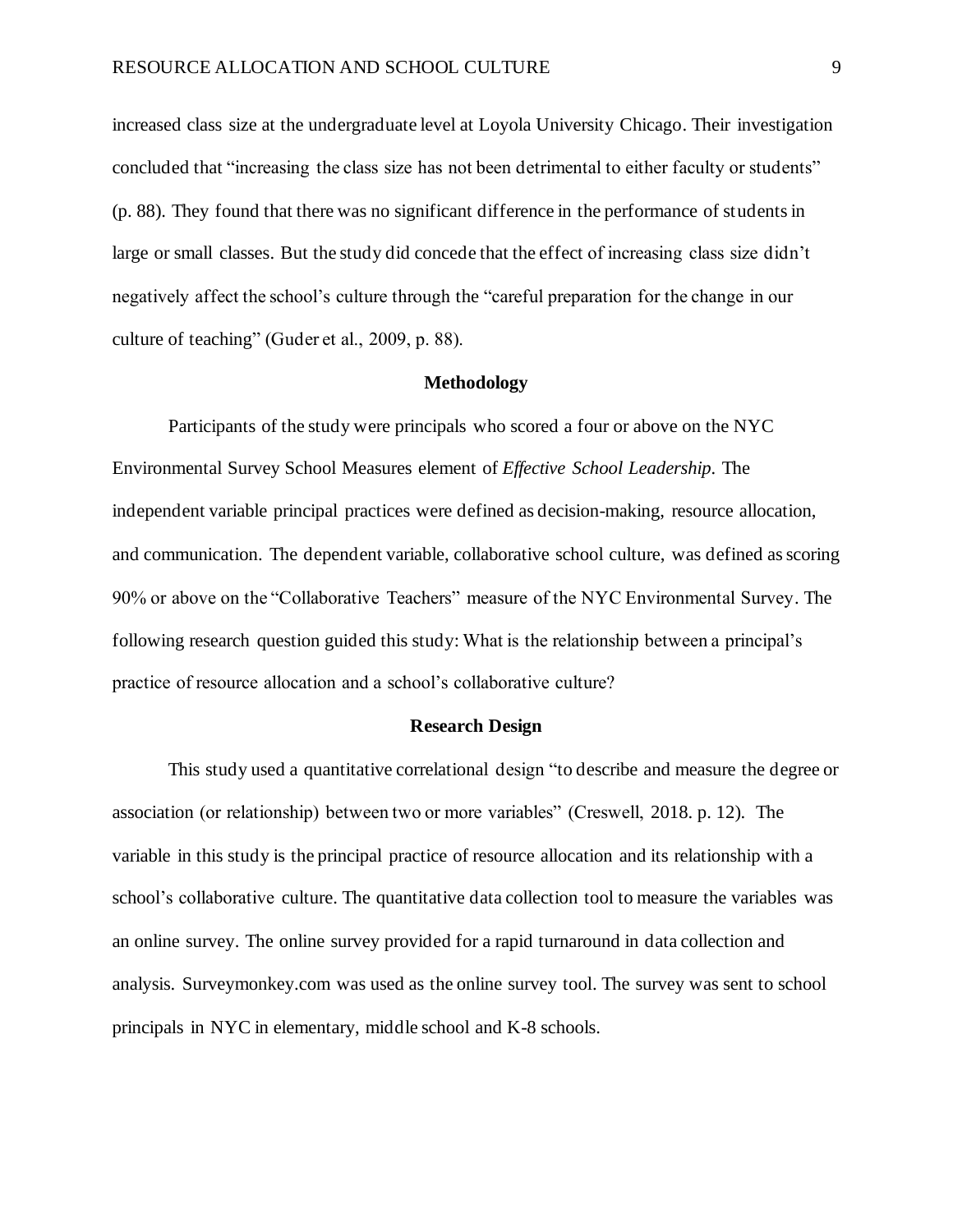#### **Population and Sample**

#### **Population**

The 2016-2017 NYC School Survey data lists 1,745 schools. There are 610 elementary schools, 348 middle schools, 486 High Schools, 61 Transfer High Schools, 69 Early Childhood elementary schools, 25 Young Adult Borough Centers (YABC), and 227 Charter Schools. For the purposes of this study, Charter schools were not included as they can operate outside of the "division of labor and rationalized school procedures found in traditional schools, charter schools have created a new legal structure that is presumably less bureaucratic and provides more autonomy than traditional schools" (Renzulli, Macpherson Parrott, & Racial, 2010, p. 27).

#### **Sample**

Purposive sampling was used to select participants of the study and a stratification method was further used to select principals for the sample group. Purposive sampling is used when the "sample is gathered deliberately, with a purpose in mind, but not randomly. The cases chosen might be selected because they seem typical or perhaps because they are diverse" (Vogt, 2007, p. 81). Stratification is when, "specific characteristics of individuals are represented in the sample" (Creswell & Creswell, 2018, p. 150). The annual NYC School Survey was used to determine participant eligibility. The estimated sample is taken from the results of the 2016-2017 NYC School Environmental Survey where it identified 384 Principals from Prek-12<sup>th</sup> grade schools as receiving a score of four or above on the *Effective School Leadership* element. Principals who scored a four or above have exceeded expectations and thus have positively impacted their school's culture by the collaborative score on the NYC School Survey.

Principals of the sample group have an average of 7 years as the school leader in their current school. The racial makeup of the principals is 16 % Asian, 23% African American, 38% Hispanic, and 18% Caucasian. The average student enrollment in their schools is 560 students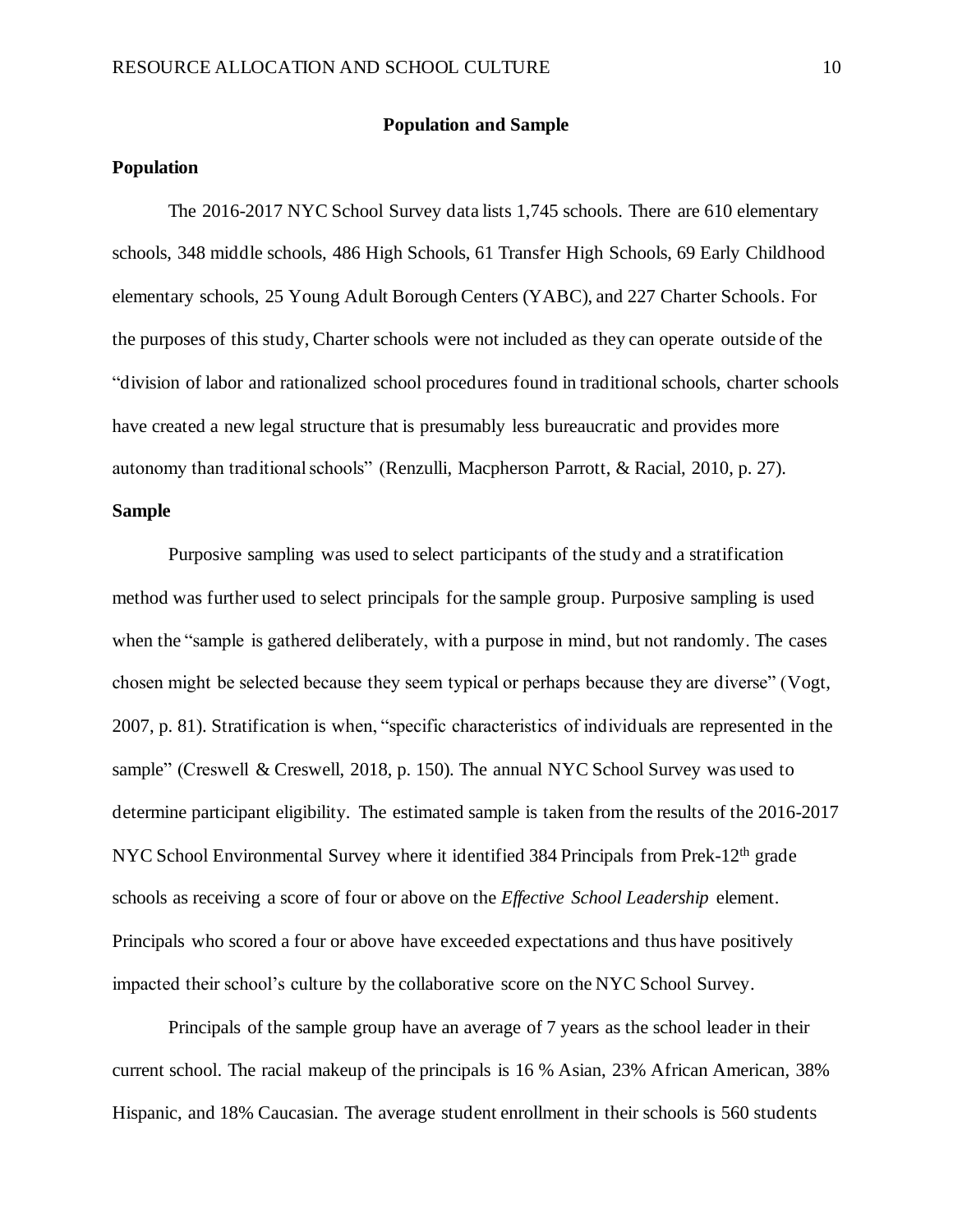with a 93% student attendance rate. Seventy percent of students in the sample schools are approaching or meeting standards in the English Language Arts (ELA) exam. The average percentage of teachers in their schools with three or more years is 76% and the average teacher attendance is 96%.

#### **Instrumentation**

The researcher developed survey questions for an online survey, based on the literature for resource allocation from the works of Bambrick-Santoyo and Peiser (2012), Elmore (2002), and Trimmer (2016). School Culture questions were used (with permission) from a survey created by Brackins (2012) for her doctoral study. The online survey for this study was divided into three sections: demographic information, principal practices, and school culture belief questions. The demographic information collected included information such as years as a school principal and type of school (elementary, middle school, or High School). The principal practices section focused on questions regarding resource allocation, decision-making, and communication. The final section on school culture asks questions about the school principals' beliefs about their school's collaborative culture. The online survey was comprised of 56 questions with responses indicated on a 5-point Likert-type scale (i.e. Strongly Agree, Agree, Neither Agree nor disagree, Disagree, Strongly Disagree). The ratings provided a mean score relating to each of the principal practices.

# **Data Collection**

The emails of the principals were collected using the website www.greatschools.org, which lists all schools in NYC along with the name and email addresses of school principals. The researcher cross-referenced the school principal listed on www.greatschools.org with the school's web page on the NYC DOE website. An introductory email with the SurveyMonkey electronic link was sent via email. The introductory email informed school principals of the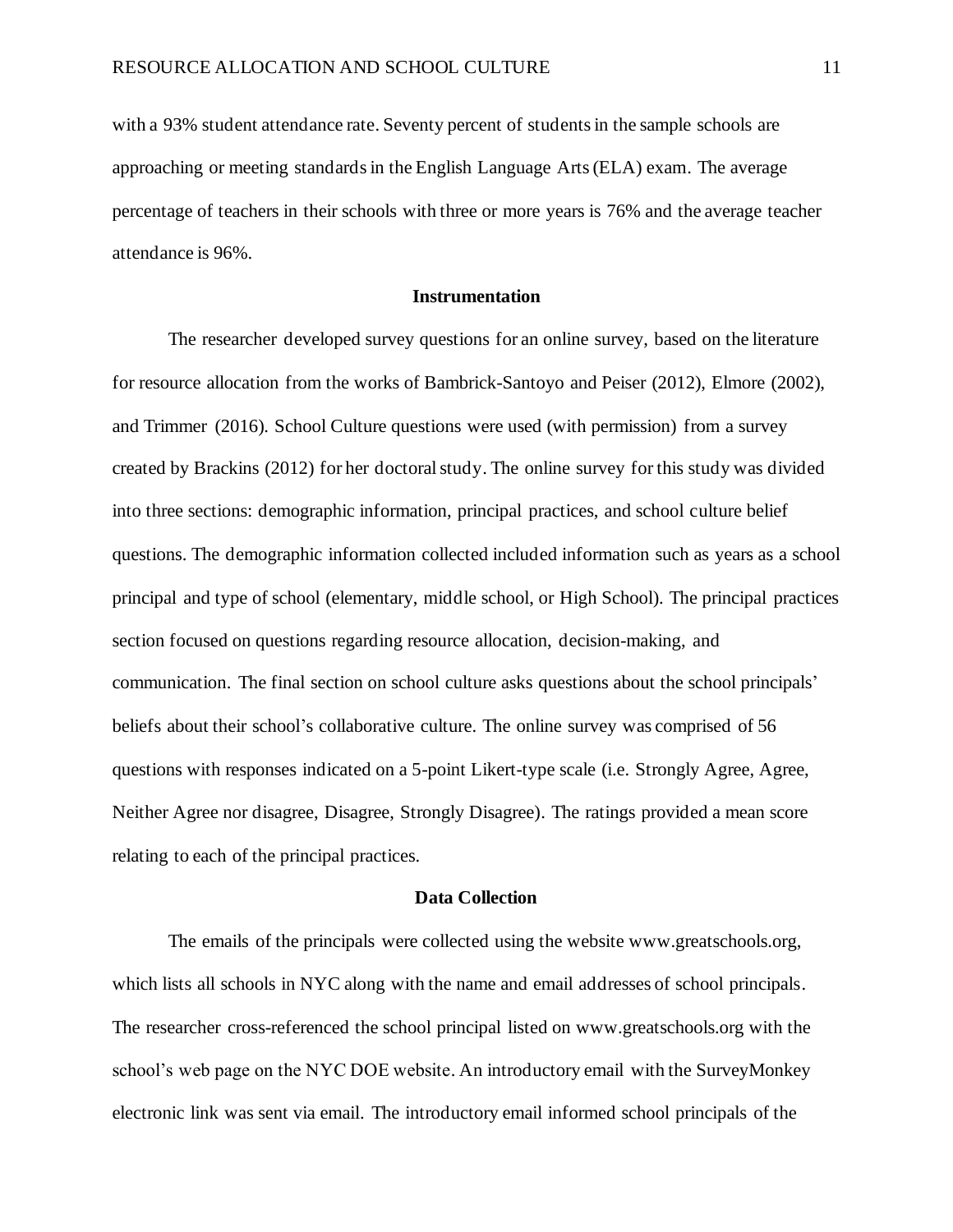purpose of the study, their rights in participating in the study, with assurances that their answers to the survey are anonymous. School principals were informed that their participation in this study was voluntary and that they could withdraw consent at any time prior to completing and submitting the survey. To increase response rates, three follow-up emails, one week apart were sent to school principals as a reminder to complete the survey.

#### **Reliability and Validity**

#### **Reliability**

Internal consistency/reliability was computed using Cronbach's Alpha. Cronbach's Alpha reliability test was applied on questions about principal practices with the result of .831. School Culture questions are deemed reliable as reliability testing on those questions was applied as part of research by Brackins (2012).

#### **School Culture Construct Variable**

A construct variable was established for the School Culture questions (Survey Questions 48-56) labeled "Culture" and a Cronbach Alpha test was applied to test for reliability of the School Culture questions. Cronbach Alpha was .779 for the eight school culture questions. The construct variable was used to create the correlation tables for each of the principal practices studied – decision making, resource allocation, and communication.

# **Validity**

Content validity was established through an Expert Panel. One District Superintendent, six School Principals, and one District Resource Supervisor were assembled to review the survey questions and provide feedback on the content of the questions. Each participant on the panel is considered an experienced expert in the field of K-12 educational administration. The survey was sent to the Expert Panel via Survey Monkey. For the purposes of the Expert Panel review, an open-ended question was added at the end of the survey to allow for feedback. It was removed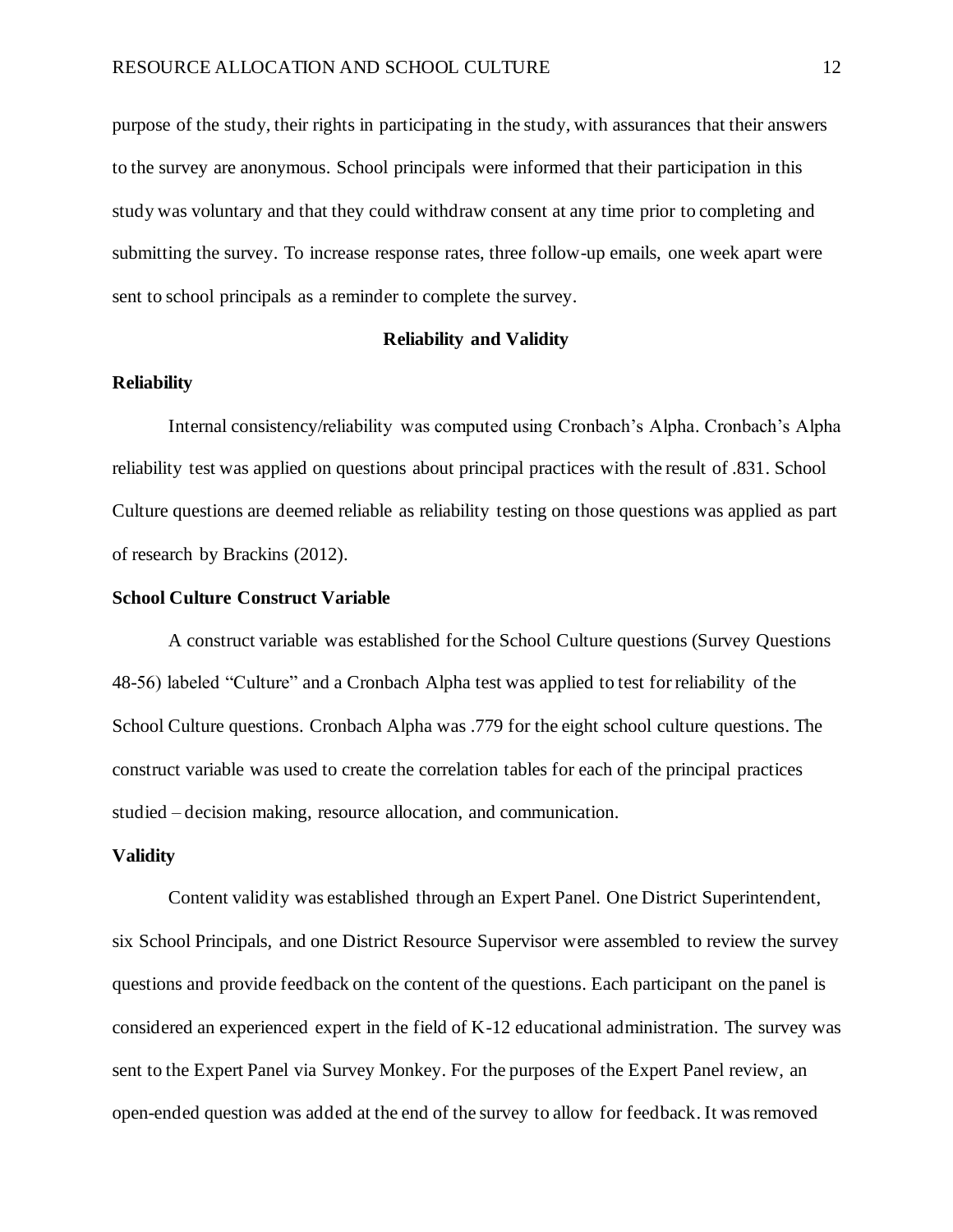for "live" launch of the survey. The researcher modified the survey based on the feedback from the Expert Panel. School Culture questions were deemed valid as testing on those questions were applied as part of research by Brackins (2012).

#### **Data Analysis**

Descriptive statistics was used with the demographic data gathered on the participants of the study. For the purpose of this study, the demographic information gathered was only used to describe the study participants. Survey responses with questions not answered were deleted and not included in the analysis. The statistical methods used for this study were Cronbach's Alpha for reliability and correlational analysis of principal practices (decision making, resource allocation, and communication) on school collaborative culture. Pearson Correlational analysis was applied for each question within the three principal practices of decision making, resource allocation, and communication against a construct variable for the school culture questions.

#### **Findings**

Two types of statistics were used: Descriptive and Inferential statistics. Descriptive statistics were used to detail the school and principals' demographic data. Inferential statistics were used to investigate correlations and statistical significance of the relationship between principal practices and a school's collaborative culture.

#### **Background of Participants**

The sample population consisted of 384 School principals based on the 2016-2017 public NYC School Survey data, obtained from the NYC DOE website. The NYC School Survey data listed the Quality Review score along with the name of the principal at the time of the Quality Review. The emails of the principals were collected using the website www.greatschools.org, which lists all schools in NYC along with the name and email addresses of school principals. The researcher cross-referenced the school principal listed on www.greatschools.org with the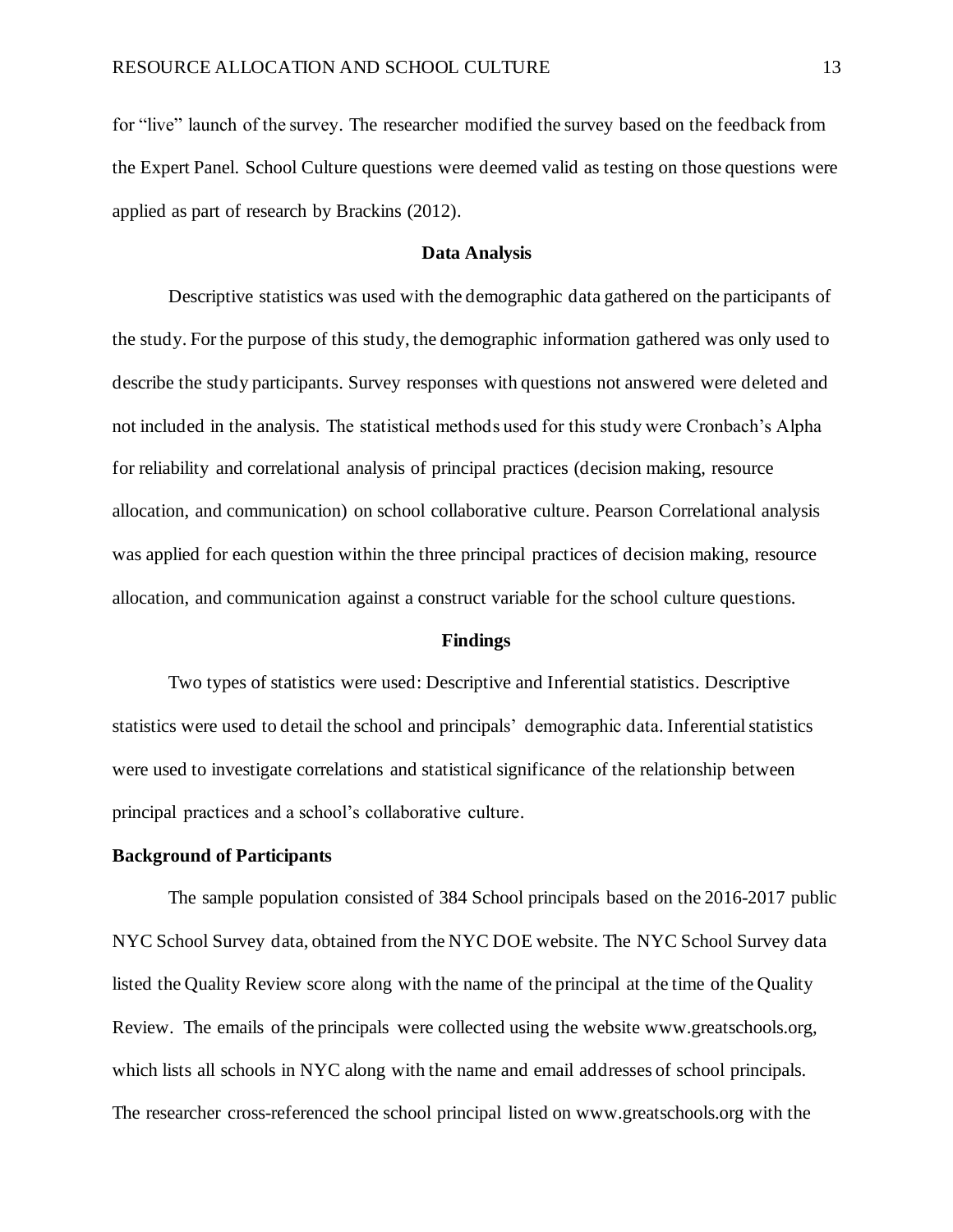school's web page on the NYC DOE website, leading to the elimination of 53 school principals from the sample population. The elimination was due to the name of the principal on the NYC DOE website not matching the name of the principal at the time of the Quality Review during the 2016-2017 school year. The survey was sent to 331 NYC School Principals via email. Of the 331 school principals emailed, six auto-response messages were received stating that the school principal either retired or found a new job outside of the NYC Public Schools (thereby eliminating them from participation) for a total of 325. A total of 57 (17%) school principals out of 325 responded to the survey; three principals did not finish the survey and their responses were deleted. Out of 325 school principals who received the survey, 54 (16%) completed responses were received.

As shown in Table 1, the majority of principals were female at 43 or 80% while males were 11 or 20% of the respondents. Twenty-seven or 50% of the respondents answered they were White or Caucasian, with twelve, or 22% were Black or African American, eleven or 20% were Hispanic or Latino, one or 2% were Asian and three or 6% preferred not to answer the question.

Twenty-nine or 53% of the respondents stated that their highest degree level was a master's degree, sixteen or 30% stated their highest degree level was a Professional Diploma, eight or 14% stated that they had their Ph.D./Ed.D., and one or 2% stated they had Other. Fortyfive or 83% of the respondents stated that they obtained their education via a traditional pathway, while nine or 16% stated they obtained their education via a Non-traditional pathway such as the Leadership Academy.

Table 1

#### *Demographic Information of school principals*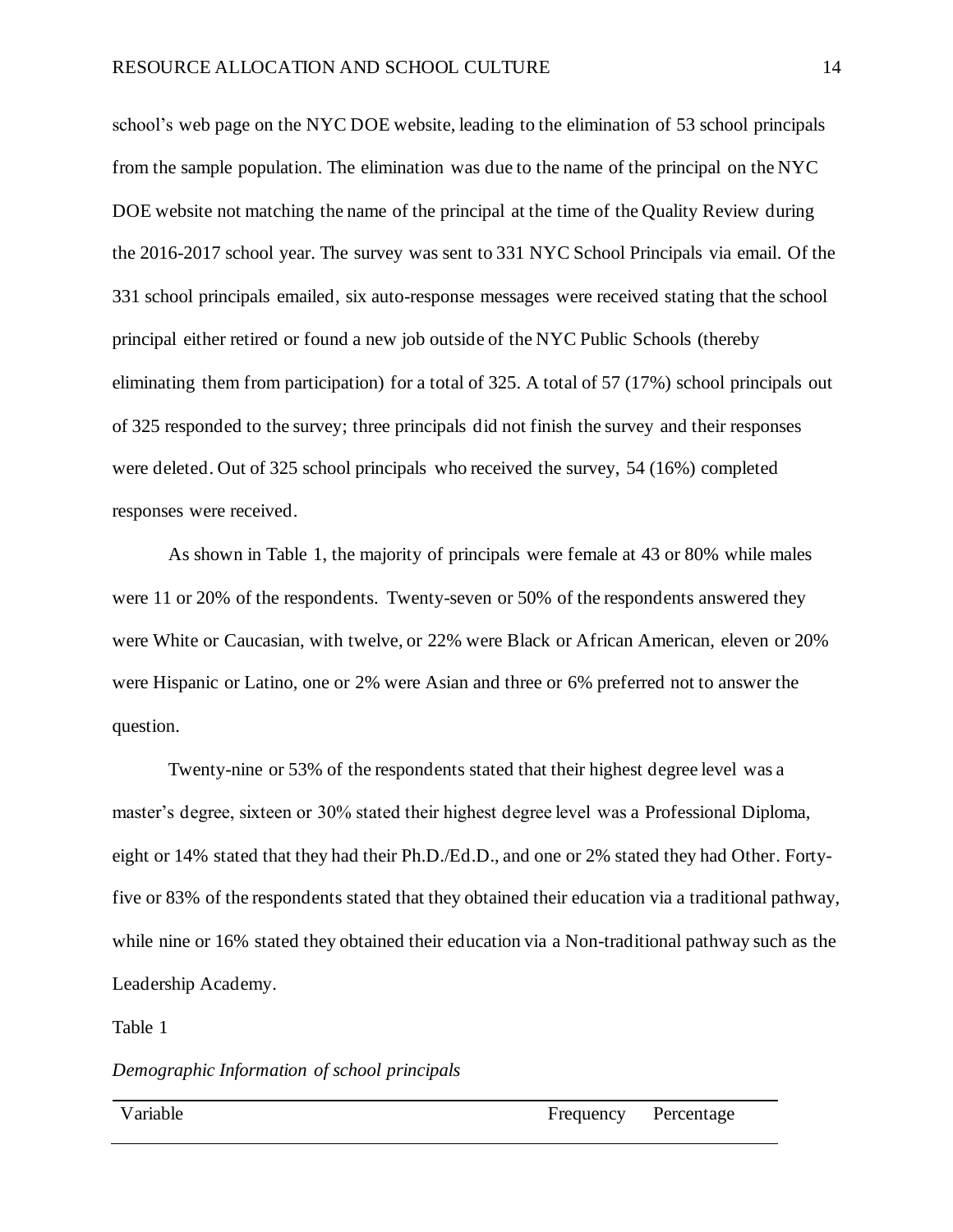Please indicate your race

| a.                                            | White or Caucasian                          | 27             | 50               |
|-----------------------------------------------|---------------------------------------------|----------------|------------------|
| b.                                            | <b>Black or African American</b>            | 12             | 22               |
| $\mathbf{c}$ .                                | Hispanic or Latino                          | 11             | 20               |
| d.                                            | Asian                                       | $\mathbf{1}$   | $\overline{2}$   |
| e.                                            | Prefer not to answer                        | 3              | 6                |
|                                               | Please indicate your gender                 |                |                  |
| a.                                            | Female                                      | 43             | 80               |
| $\mathbf b$ .                                 | Male                                        | 11             | 20               |
|                                               | Please indicate your educational background |                |                  |
| a.                                            | Traditional pathway (i.e. College)          | 45             | 83               |
| $\mathbf{b}$ .                                | Non-traditional (i.e. Leadership Academy)   | 9              | 17               |
| What is the highest degree you have received? |                                             |                |                  |
| a.                                            | Bachelor's degree                           | $\overline{0}$ | $\boldsymbol{0}$ |
| $\mathbf b$ .                                 | Master's degree                             | 29             | 53               |
| c.                                            | Professional Diploma                        | 16             | 30               |
| d.                                            | Ph.D./Ed.D.                                 | 8              | 14               |
| e.                                            | Other (please specify)                      | $\mathbf{1}$   | $\overline{2}$   |
|                                               |                                             |                |                  |

# *N=54*

Table 2 shows the level of experience of the school principals who responded to the survey. Sixteen or 30% of the respondents indicated they had 10-20 years of experience working in education, while thirty-eight or 70% stated they had more than 20 years of experience. Three or 6% of the school principals responded they had less than five years as a school principal, twenty-three or 42% stated they had 5-10 years of experience, twenty-four or 44% stated that had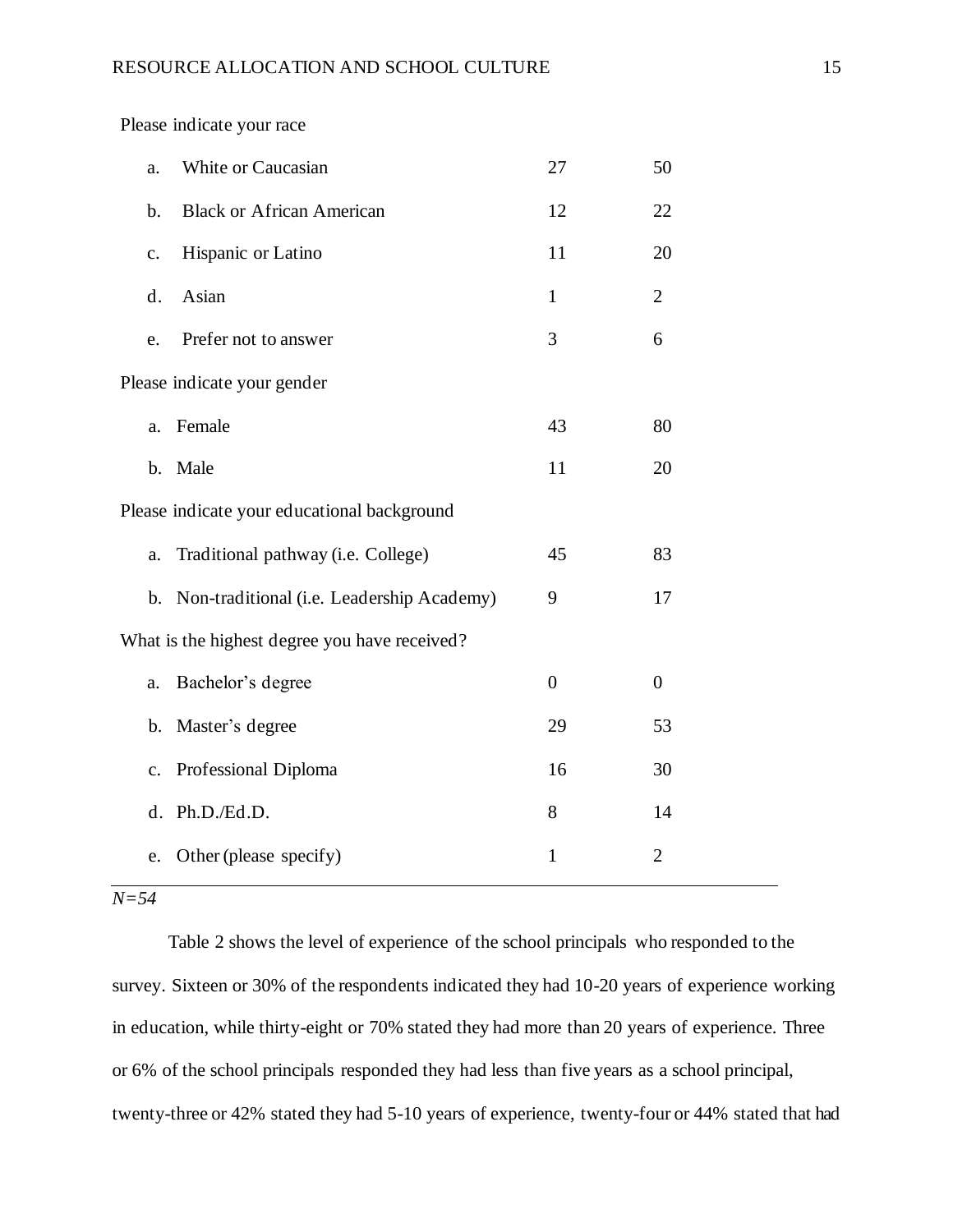10-20 years of experience, and four or 7% indicated they had more than 20 years of experience. Four or 7% of the respondents answered that they had less than 5 years of experience in the current school, twenty-four or 44% of the respondents stated they had 5-10 years, twenty-two or 41% stated they had 10-20 years, and four or 7% stated they had more than 20 years in their current school.

Table 2

| Variable                                                | Frequency        | Percentage     |  |  |
|---------------------------------------------------------|------------------|----------------|--|--|
| Please indicate the number of years you have been       |                  |                |  |  |
| working in education (count this year as one full year) |                  |                |  |  |
| a. Less than 5 years                                    | $\boldsymbol{0}$ | $\overline{0}$ |  |  |
| $b. 5-10$ years                                         | $\overline{0}$   | $\overline{0}$ |  |  |
| c. 10-20 years                                          | 16               | 30             |  |  |
| d. More than 20                                         | 38               | 70             |  |  |
| Please indicate the number of years that you have been  |                  |                |  |  |
| a school principal (count the current year as one full  |                  |                |  |  |
| year)                                                   |                  |                |  |  |
| a. Less than 5 years                                    | 3                | 6              |  |  |
| $b. 5-10$ years                                         | 23               | 42             |  |  |
| c. 10-20 years                                          | 24               | 44             |  |  |
| d. More than 20                                         | $\overline{4}$   | $\overline{7}$ |  |  |
| Please indicate the number of years that you have been  |                  |                |  |  |
| the school principal at your current school.            |                  |                |  |  |
| a. Less than 5 years                                    | 4                | 7              |  |  |

| <b>Experience of School Principal</b> |  |
|---------------------------------------|--|
|                                       |  |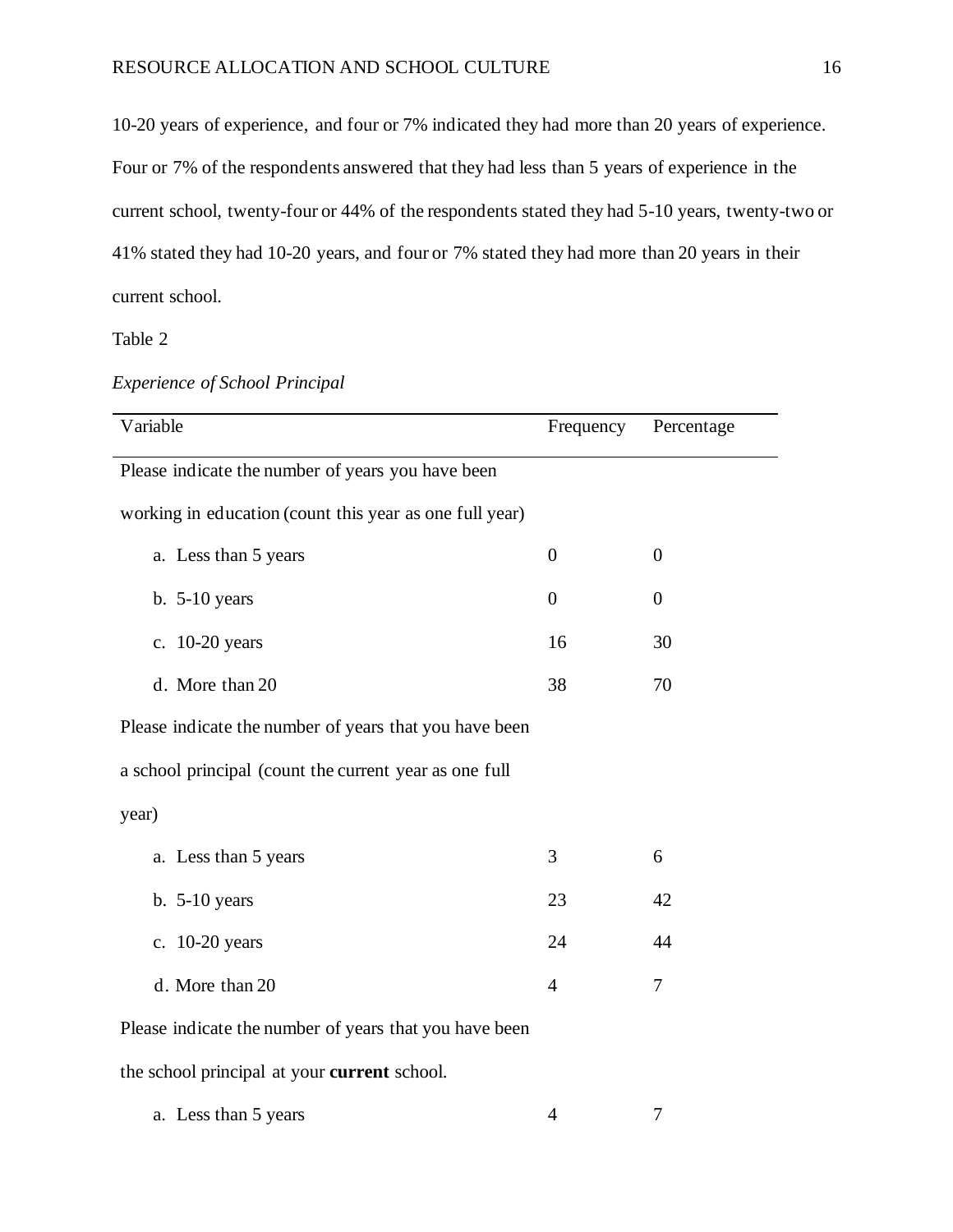#### RESOURCE ALLOCATION AND SCHOOL CULTURE 17

| b. $5-10$ years  | 24 | 14 |
|------------------|----|----|
| c. $10-20$ years | 22 |    |
| d. More than 20  | 4  |    |

# $N=54$

Table 3 indicated the school demographics. Thirty-six or 70% of the school principals indicated their school was at the Elementary level, eleven or 20% stated they were Middle School, two or 4% were K-8 schools, and five or 9% indicated "Other." Eight or 15% of the respondents answered they had between 100-300 students in their school, while forty-six or 85% indicated they had more than 300 students in their school.

Fifty-one or 95% indicated they had assistant principals or Dean of Students in their schools while three or 6% answered they had no assistant principals or Dean of students. Six or 11% answered there were 10-20 teachers in the school, while forty-eight or 90% stated there were over 20 teachers in their school. Thirty-eight or 70% answered they were a Title I school, while sixteen or 30% indicated they were not a Title I school. Twenty-one or 40% of the respondents indicated that their school was co-located with another school, while thirty-three or 61% responded no.

#### Table 3

# *School Demographics*

| Variable                                            | Frequency | Percentage |  |
|-----------------------------------------------------|-----------|------------|--|
| Please select the school level that most accurately |           |            |  |
| describes your school building.                     |           |            |  |
| Elementary<br>a.                                    | 36        | 70         |  |
| Middle School<br>$h_{\cdot}$                        | 11        | 20         |  |
| High School<br>c.                                   | 0         | 0          |  |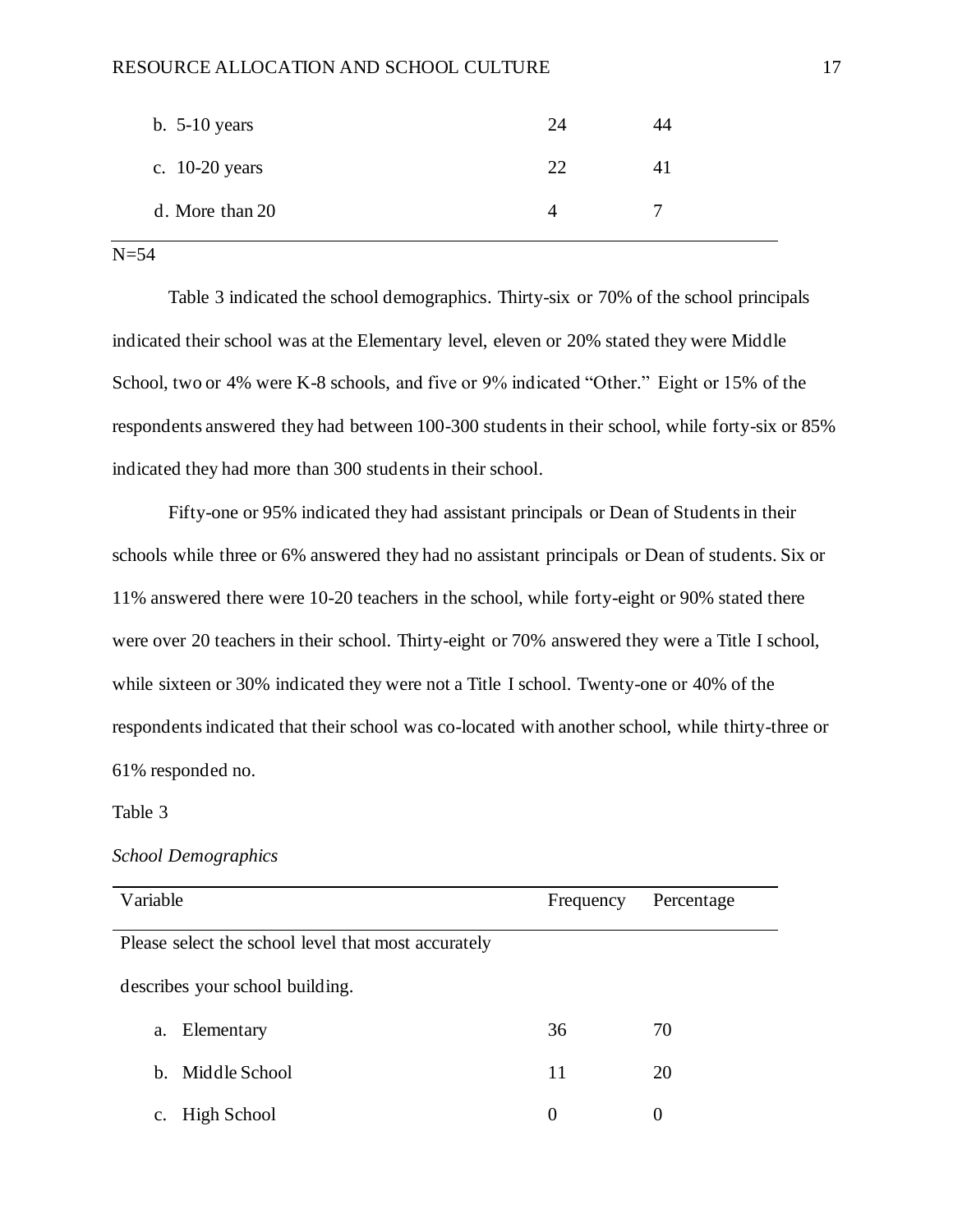| d. K-8                                                  | 2                | 4                |  |
|---------------------------------------------------------|------------------|------------------|--|
| Other<br>e.                                             | 5                | 9                |  |
| How many students are enrolled in your building?        |                  |                  |  |
| a. 1-100                                                | $\overline{0}$   | $\boldsymbol{0}$ |  |
| b. 100-300                                              | 8                | 15               |  |
| c. More than 300                                        | 46               | 85               |  |
| Are there other administrators in your school building, |                  |                  |  |
| such as an Assistant Principal or Dean of Students?     |                  |                  |  |
| a. Assistant Principals                                 |                  |                  |  |
| i. Yes                                                  | 51               | 94               |  |
| ii. No                                                  | 3                | 6                |  |
| b. Dean of Students                                     |                  |                  |  |
| i. Yes                                                  | 37               | 71               |  |
| ii. No                                                  | 17               | 30               |  |
| How many teachers do you have at your school?           |                  |                  |  |
| a. 1-10                                                 | $\boldsymbol{0}$ | $\overline{0}$   |  |
| $b. 10-20$                                              | 6                | 11               |  |
| c. 20 or more                                           | 48               | 90               |  |
| Are you a Title I school?                               |                  |                  |  |
| a. Yes                                                  | 38               | 70               |  |
| b. No                                                   | 16               | 30               |  |
| Is your school co-located with another school?          |                  |                  |  |
| 1. Yes                                                  | 21               | 40               |  |
| 2. No                                                   | 33               | 61               |  |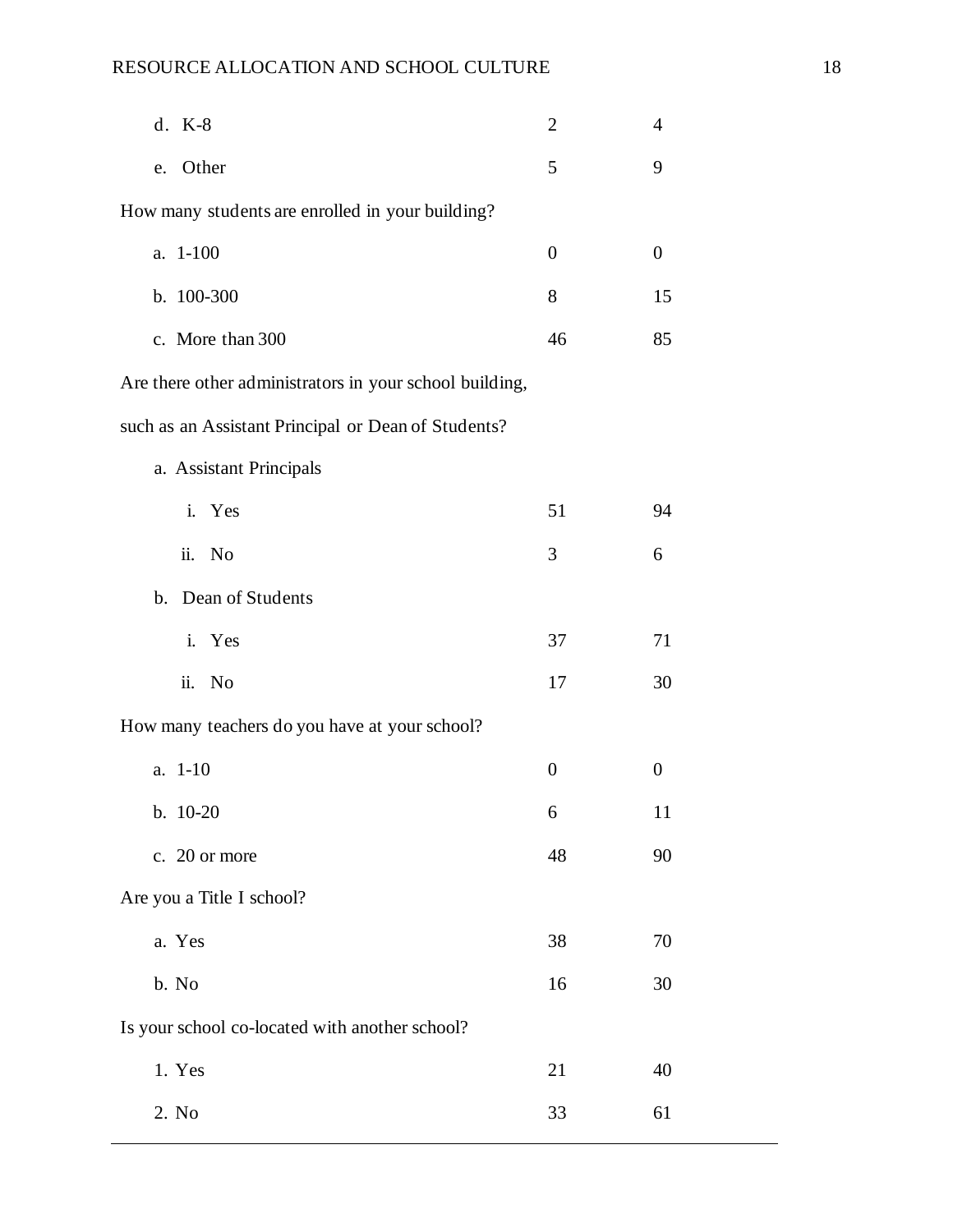$N=54$ 

# **Correlational Relationship - Resource Allocation and School Collaborative Culture**

A Pearson Correlation was performed (see Table 4) to determine the relationship between resource allocation practice and the school's collaborative culture. Participants were asked seven questions regarding their resource allocation practices and three of the questions were found to have a significant correlation with a collaborative culture.

Question 2 asked participants about their beliefs on re-directing monies to reduce class size. The result yielded a significant moderate positive correlation  $(r=.324, p=.017)$ . This statistically significant relationship acknowledges that reducing class size is related to increased collaborative school culture.

Table 4

*Resource Allocation Practices vs. Culture Correlations* 

|                | Question Survey Question                                           | <b>Culture Construct</b>   | Significance |
|----------------|--------------------------------------------------------------------|----------------------------|--------------|
| #              |                                                                    | Variable                   | $(2-tailed)$ |
|                |                                                                    | <b>Pearson Correlation</b> |              |
| -1             | As the school leader, I use fiscal resources to meet .183          |                            | .185         |
|                | the curricular and instructional needs of the school.              |                            |              |
| $\overline{2}$ | If the situation required it, I would re-direct                    | $.324*$                    | .017         |
|                | monies from other staffing categories and hire                     |                            |              |
|                | more classroom teachers to reduce class size.                      |                            |              |
| 3              | Setting aside money for Professional Development .293 <sup>*</sup> |                            | .032         |
|                | of teachers over the summer is vital to ensuring                   |                            |              |
|                | my school meets its goals.                                         |                            |              |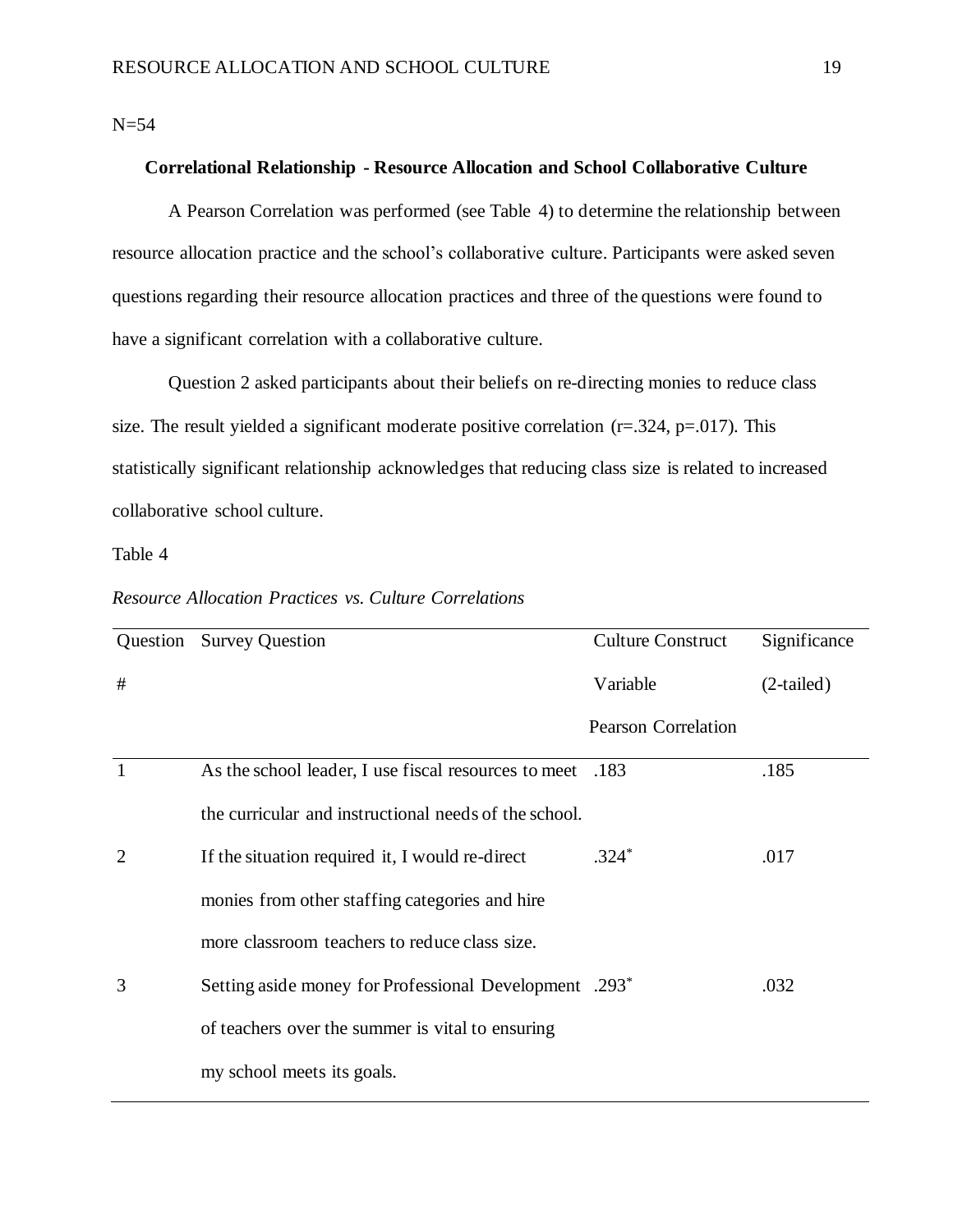| $\overline{4}$ | If the situation required it, I would hire more pull- $-.150$ |          | .280 |
|----------------|---------------------------------------------------------------|----------|------|
|                | out teachers for targeted student support even if it          |          |      |
|                | meant an increase in class size.                              |          |      |
| 5              | Arranging the schedule to allow for common                    | .252     | .066 |
|                | planning for teachers, is vital to ensuring my                |          |      |
|                | school meets its goals.                                       |          |      |
| 6              | At my school, learning materials for curriculum               | .250     | .068 |
|                | and instruction are well-coordinated across all               |          |      |
|                | grade levels.                                                 |          |      |
| 7              | As the school leader, I solicit input from faculty            | $.500**$ | .000 |
|                | and staff when planning the budget for the school.            |          |      |

N=54

\*\*. Correlation is significant at the 0.01 level (2-tailed).

\*. Correlation is significant at the 0.05 level (2-tailed).

Question 3 asked participants about their beliefs on providing money for the professional development of teachers over the summer months. The result yielded a significant positive correlation (r=.293, p=.032). This statistically significant relationship acknowledges a relationship between setting monies for the professional development of teachers during the summer months and increased collaborative school culture.

Question 7 asked participants about their beliefs on soliciting input from faculty and staff when planning the budget for the school. The result yielded a significant strong positive correlation ( $r = .500$ ,  $p = < .001$ ). This statistically significant relationship acknowledges that including faculty and staff in budget planning is related to improved collaborative school culture.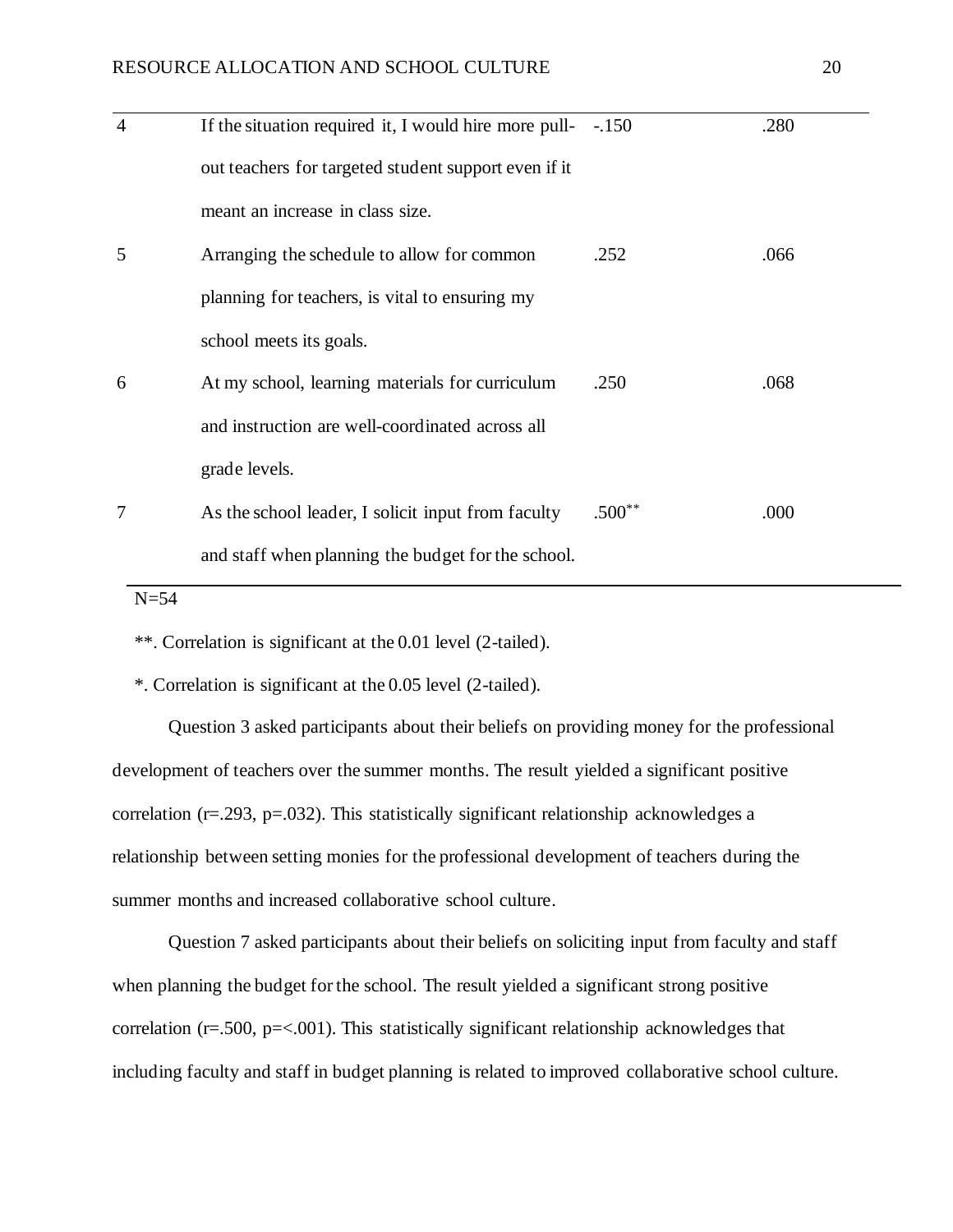The rest of the items listed in Table 4 did not yield statistically significant correlations to a school's collaborative culture.

#### **Conclusions**

In studying the relationship between a school principal's resource allocation practice and a school's collaborative culture, significant positive relationships were found. They include the re-directing of monies for reduction of class size, allocating monies for professional development over the summer, and the solicitation of input from all teachers and staff when planning the school budget.

Re-directing monies to reduce class size yielded a significant moderate positive correlation ( $r = .324$ ,  $p = .017$ ). This statistically significant relationship supports that reducing class size increases a school's collaborative culture.

Allocating monies for the professional development of teachers over the summer months yielded a significant positive correlation  $(r=.293, p=.032)$ . This statistically significant relationship recognizes that the setting aside of monies for the professional development of teachers during the summer months increases a school's collaborative culture.

Soliciting input from faculty and staff when planning the budget for the school yielded a significant strong positive correlation ( $r = .500$ ,  $p = < .001$ ). This statistically significant relationship indicates that when a principal includes faculty and staff in budget planning it is related to improved collaborative school culture.

#### **Concluding Remarks**

The data collected for this study showed that there is a link between the principal practices of resource allocation and a school's collaborative culture. This study showed that school principals who focused on reducing class size recognized that their school's collaborative culture improved. This finding addsto the existing body of research as current research has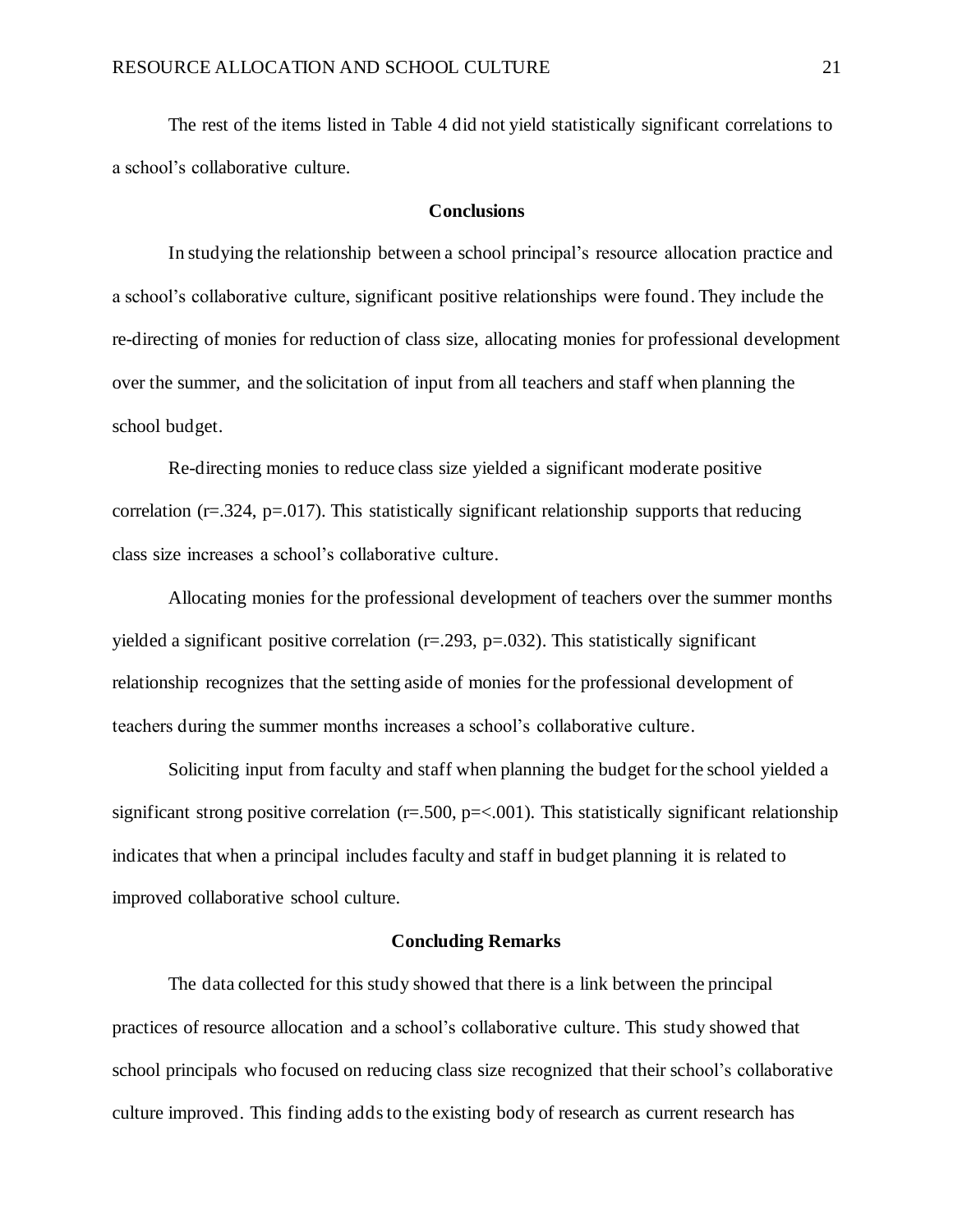focused on class size and its impact on student achievement not on its relationship with a school's collaborative culture.

When school principals included, as part of their education strategy, the allocation of monies for teachers' professional development over the summer they contributed to a positive collaborative culture in their school. This conclusion is supported by existing research on the practice of providing teachers with a sufficient amount of professional learning opportunities to ensure that they have the knowledge and skills needed to teach the curriculum successfully (Goertz & Stiefel, 1998; Miles et al., 2004; Van de Bergh et al., 2014; Odden & Archibald, 2001).

School principals who solicited input from faculty and staff when planning the school's budget increased positively their school's collaborative culture. This is supported by Goertz and Stiefel's (1998) study when they concluded that successfully managing the school budget leads to the meaningful involvement of all school stakeholders.

#### **References**

Bambrick-Santoyo, P., & Peiser, B., (2012). *Leverage Leadership: A Practical Guide to Building Exceptional Schools*. San Francisco: Jossey-Bass.

Bennis, W.G. (2009). *On Becoming a Leader*. Philadelphia, PA. Basic Books.

- Blatchford, P., & Russell, A. (2018). New ways of thinking about research on class size: an international perspective. Introduction to the special section. *International journal of educational research.* https://doi.org/10.1016/j.ijer.2018.09.011
- Brackins, L. L. (2012). *Examining principals espoused beliefs and actions.* (Doctoral Dissertation). Available from ProQuest Dissertations & Theses Global. Retrieved from [https://sagecolleges.i](https://sagecolleges/)dm.oclc.org/login?url=https://search-proquest-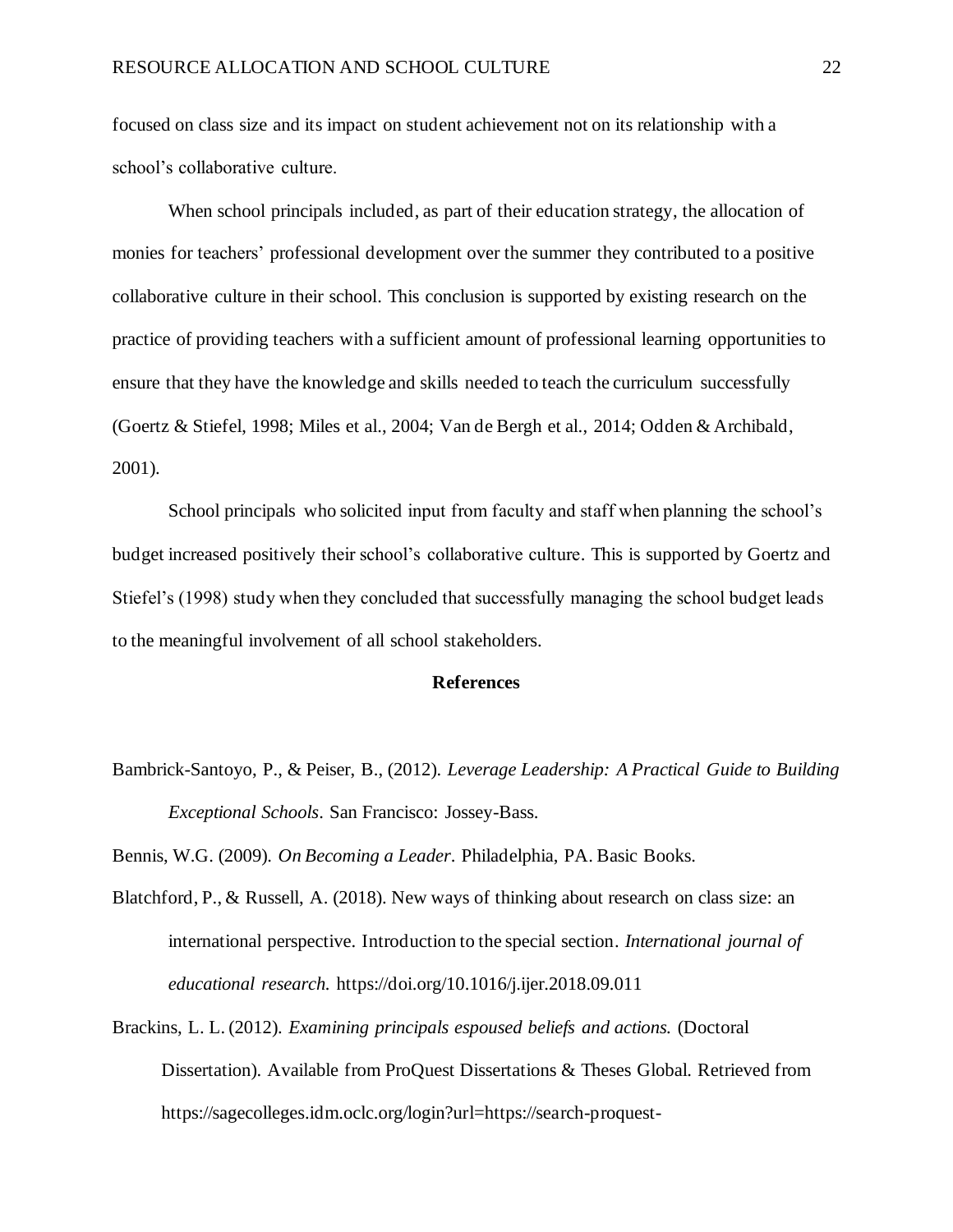com.sagecolleges.idm.oclc.org/docview/1221558655?accountid=13645 (Accession No. 1221558655).

- Bryk, A. S., Sebring, P. B., Elaine Allensworth, E., John Q. Easton, J. Q., & Stuart Luppescu, S. (2010). *Organizing Schools for Improvement: Lessons from Chicago*. Chicago:The University of Chicago Press.
- Cobb, C. D. A., & Jha, N. (2016). Educational Achievement and the Allocation of School Resources. *Australian Economic Review*, 49(3), 251–271. https://doiorg.sagecolleges.idm.oclc.org/10.1111/1467-8462.12159
- Creswell, J.W. & Creswell, J.D. (2018*). Research design: Qualitative, Quantitative, and Mixed Methods Approaches* (5<sup>th</sup> Ed.). Boston, MA: Sage Publications.

Deal, T. & Peterson, K. (2016). *Shaping School Culture* (3rd ed). San Francisco, CA: Jossey

- Elmore, R.F. (2000). *Building a new structure for school leadership*. Washington, D.C.: The Albert Shanker Institute. Retrieved at [http://www.](http://www/)ashankerinst.org/resource/buildingnew-structure-school-leadership
- Elmore, R. F. (2002). *Bridging the gap between Standards and Achievement*. Washington, D.C.: The Albert Shanker Institute. Retrieved at

[http://www.](http://www/)ashankerinst.org/resource/bridging-gap-between-standards-and-achievement.

Epps, A. L. (2010). Impact of fiscal resources allocation to schools based on a differentiated supervision model. *Academy of Educational Leadership Journal*, 14(4), 53+. Retrieved from

http://link.galegroup.com.sagecolleges.idm.oclc.org/apps/doc/A241861832/ITOF?u=nysl \_ca\_sagecoll&sid=ITOF&xid=f5ac9358

Goertz, M., & Stiefel, L. (1998). School-Level Resource Allocation in Urban Public Schools: Introduction. *Journal of Education Finance, 23*(4), 435-446. Retrieved from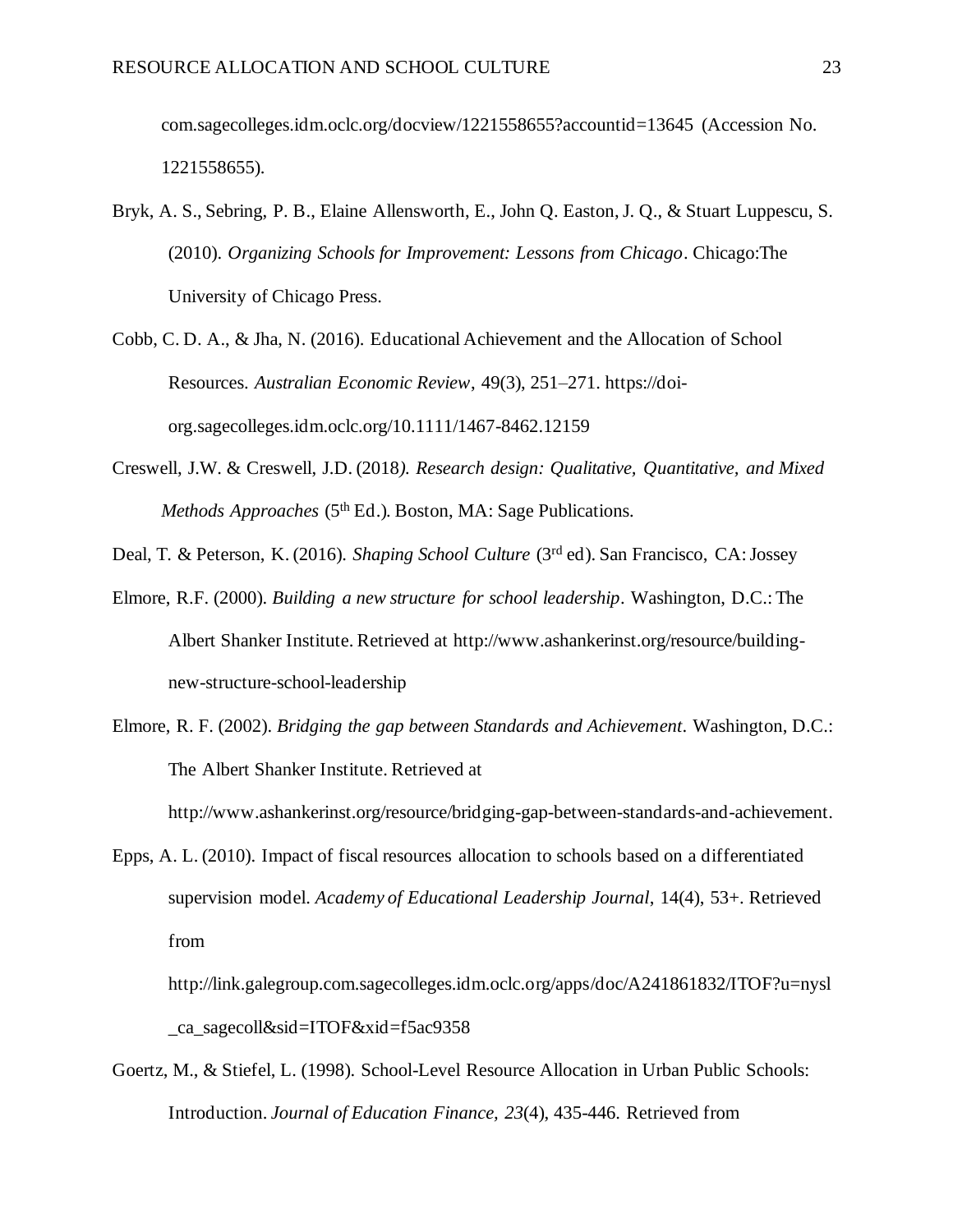http://www.jstor.org/stable/40704037

Guder, F., Malliaris, M., & Jalilvand, A. (2009). Changing the culture of A school: The effect of larger class size on instructor and student performance. *American Journal of Business Education, 2*(9), 83-89. Retrieved from https://sagecolleges.idm.oclc.org/login?url=https://search-proquestcom.sagecolleges.idm.oclc.org/docview/195910219?accountid=13645

- Heck, R. H., & Hallinger, P. (2009). Assessing the Contribution of Distributed Leadership to School Improvement and Growth in Math Achievement. *American Educational Research Journal*, 46(3), 659–689. https://doi.org/10.3102/0002831209340042
- Hoxby, C. M. (2000). The effects of Class Size on Student Achievement: New evidence from population Variation. *Quarterly Journal of Economics*, 115(4), 1239. Retrieved from https://link-

galegroupcom.sagecolleges.idm.oclc.org/apps/doc/A68653517/ITOF?u=nysl\_ca\_sagecoll &sid=ITOF&xid=e9b61ee0

Marsh, J. A., & Farrell, C. C. (2015). How leaders can support teachers with data-driven decision making: A framework for understanding capacity building. *Educational Management Administration & Leadership*, 43(2), 269–289.

https://doi.org/10.1177/1741143214537229

- Miles, K. H., Odden, A., Fermanich, M., & Archibald, S. (2004). Inside the Black Bos of School District Spending on Professional Development: Lessons from Five Urban Districts. *Journal of Education Finance,* 30, 1-26
- New York City Department of Education. (2018). Framework for Great Schools. Retrieved from https://www.schools.nyc.gov/about-us/vision-and-mission/framework-for-great-schools on August 5, 2018.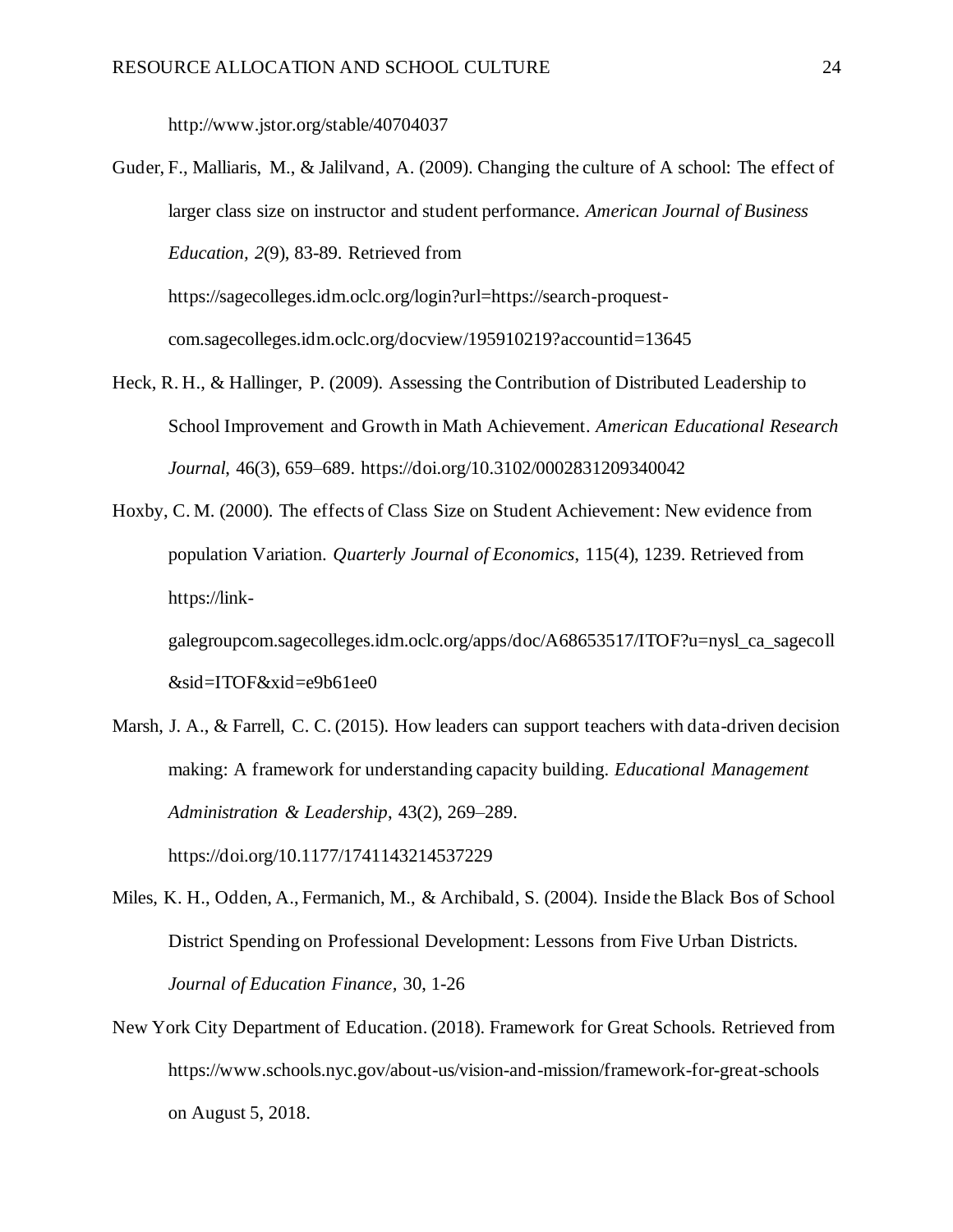- Odden, A. & Archibald, S. (2001). *Reallocating Resources: How to Boost Student Achievement Without Asking for More*. Thousand Oaks, California: Corwin Press, Inc.
- Perez, A. (2019). *An Investigation of School Principals' Practices that Promotes a Culture of Collaboration.* Sage Graduate School. ProQuest Dissertations Publishing, 27546110.
- Renzulli, L.A., Macpherson Parrott, H., & Beattie, I.R. Racial (2010). Mismatch and School Type: Teacher Satisfaction and Retention in Charter and Traditional Public Schools. *Sociology of Education* Vol 84, Issue 1, pp. 23 – 48 [https://doi](https://doi/)org.sagecolleges.idm.oclc.org/10.1177/0038040710392720
- Schein, Edgar. (2017). *Organizational Culture and Leadership 5th edition*. Hoboken, NJ: John Wiley & Sons, Inc.
- Shin, I., & Chung, J. Y. (2009). Class size and student achievement in the united states: A metaanalysis. *KEDI Journal of Educational Policy, 6*(2) Retrieved from https://sagecolleges.idm.oclc.org/login?url=https://search-proquestcom.sagecolleges.idm.oclc.org/docview/1013971024?accountid=13645 on July 24, 2019.
- Trimmer, K. (2016). Measurement and modeling: sequential use of analytical techniques in a study of risk-taking in decision-making by school principals. *Teacher Development*, 20(3), 398-416, doe:http:dx.doi.org/10.1080/13664530.2016.1155477
- United Federation of Teachers (2018). Teacher Contract -2009-2018. Retrieved from http://www.uft.org/files/attachments/teachers-contract-2009-2018\_0.pdf on May 11, 2019
- Van den Bergh, L., Ros, A., & Beijaard, D. (2014). Improving Teacher Feedback During Active Learning: Effects of a Professional Development Program. *American Educational Research Journal*, 51(4), 772–809. https://doi.org/10.3102/0002831214531322
- Vogt, P. (2007). *Quantitative Research Methods for Professionals in Education and Other Fields*. Boston: Pearson Education Inc.